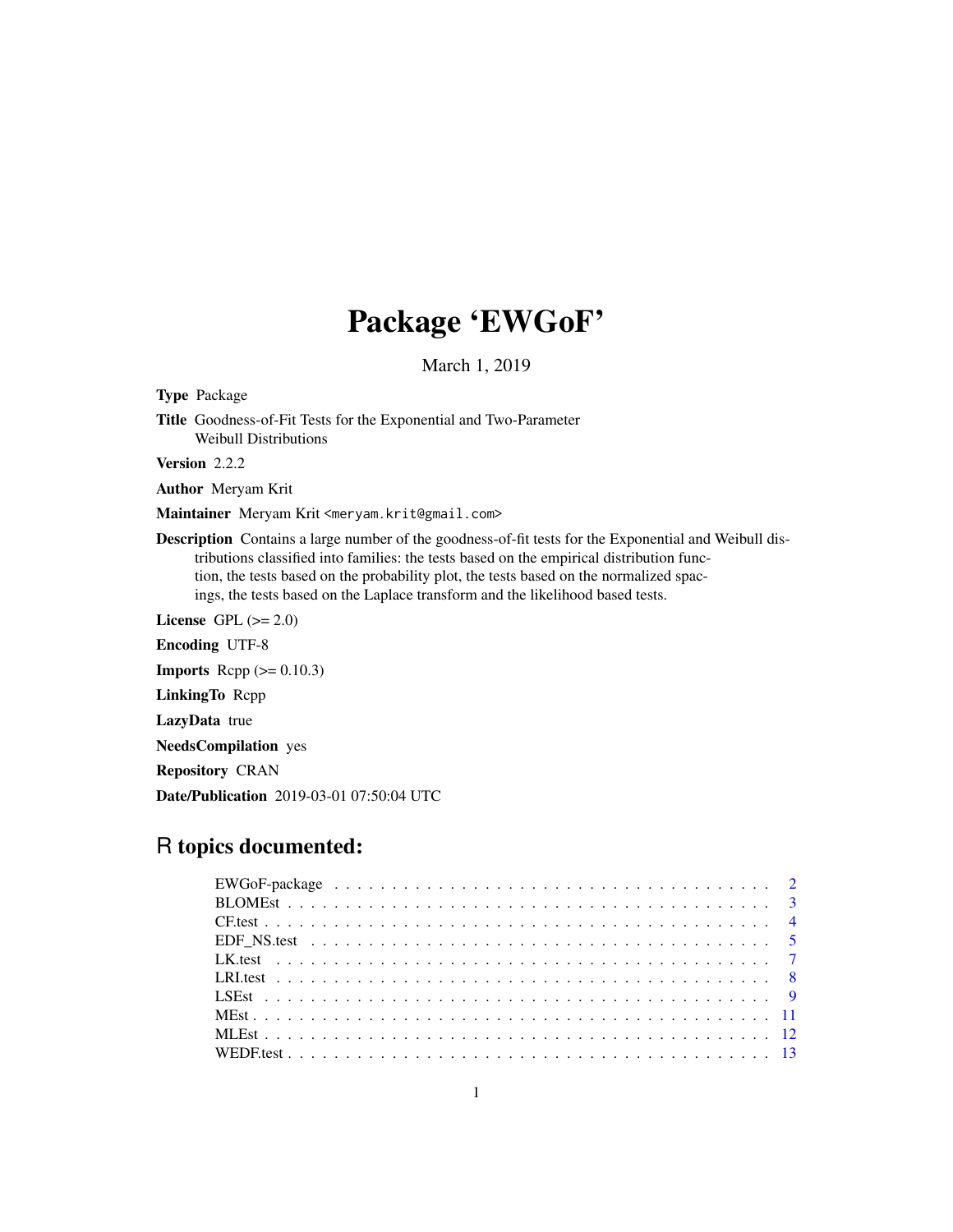<span id="page-1-0"></span>

| Index |  |  |  |  |  |  |  |  |  |  |  |  |  |  |  |  |  |  |  |  |  |  | 21 |
|-------|--|--|--|--|--|--|--|--|--|--|--|--|--|--|--|--|--|--|--|--|--|--|----|
|       |  |  |  |  |  |  |  |  |  |  |  |  |  |  |  |  |  |  |  |  |  |  |    |
|       |  |  |  |  |  |  |  |  |  |  |  |  |  |  |  |  |  |  |  |  |  |  |    |
|       |  |  |  |  |  |  |  |  |  |  |  |  |  |  |  |  |  |  |  |  |  |  |    |
|       |  |  |  |  |  |  |  |  |  |  |  |  |  |  |  |  |  |  |  |  |  |  |    |

EWGoF-package *Goodness-of-Fit Tests for the Exponential and Two-Parameter Weibull Distributions*

#### Description

This package contains a large number of the goodness-of-fit tests for the Exponential and Weibull distributions classified into families: the tests based on the empirical distribution function, the tests based on the probability plot, the tests based on the normalized spacings, the tests based on the Laplace transform and the likelihood based tests ...

#### Details

| Package:   | <b>EWGoF</b>        |
|------------|---------------------|
| Type:      | Package             |
| Version:   | 2.2                 |
| Date:      | 2017-09-08          |
| License:   | $GPL$ ( $>=2.0$ )   |
| Imports:   | $Rcpp (> = 0.10.3)$ |
| LazyLoad:  | yes                 |
| LinkingTo: | Rcpp                |

Computes the p-value of the chosen test statistic, the value of the observed statistic and an estimation of the distribution parameters (either the parameter of the Exponential distribution or the shape and the scale Weibull parameters).

# Author(s)

Meryam Krit Maintainer: Meryam Krit <meryam.krit@gmail.com>

# References

- D'Agostino R.B. and Stephens M.A., *Goodness-of-fit techniques*, Marcel Dekker, 1986.
- Henze N. and Meintanis S.G., Recent and classical tests for exponentiality: a partial review with comparisons, *Metrika*, 61, 29-45, 2005.
- Liao M. and Shimokawa T., A new goodness-of-fit test for type-I extreme-value and 2-parameter Weibull distributions with estimated parameters, *Journal of Statistical Computation and Simulation*, 64 (1), 23-48, 1999.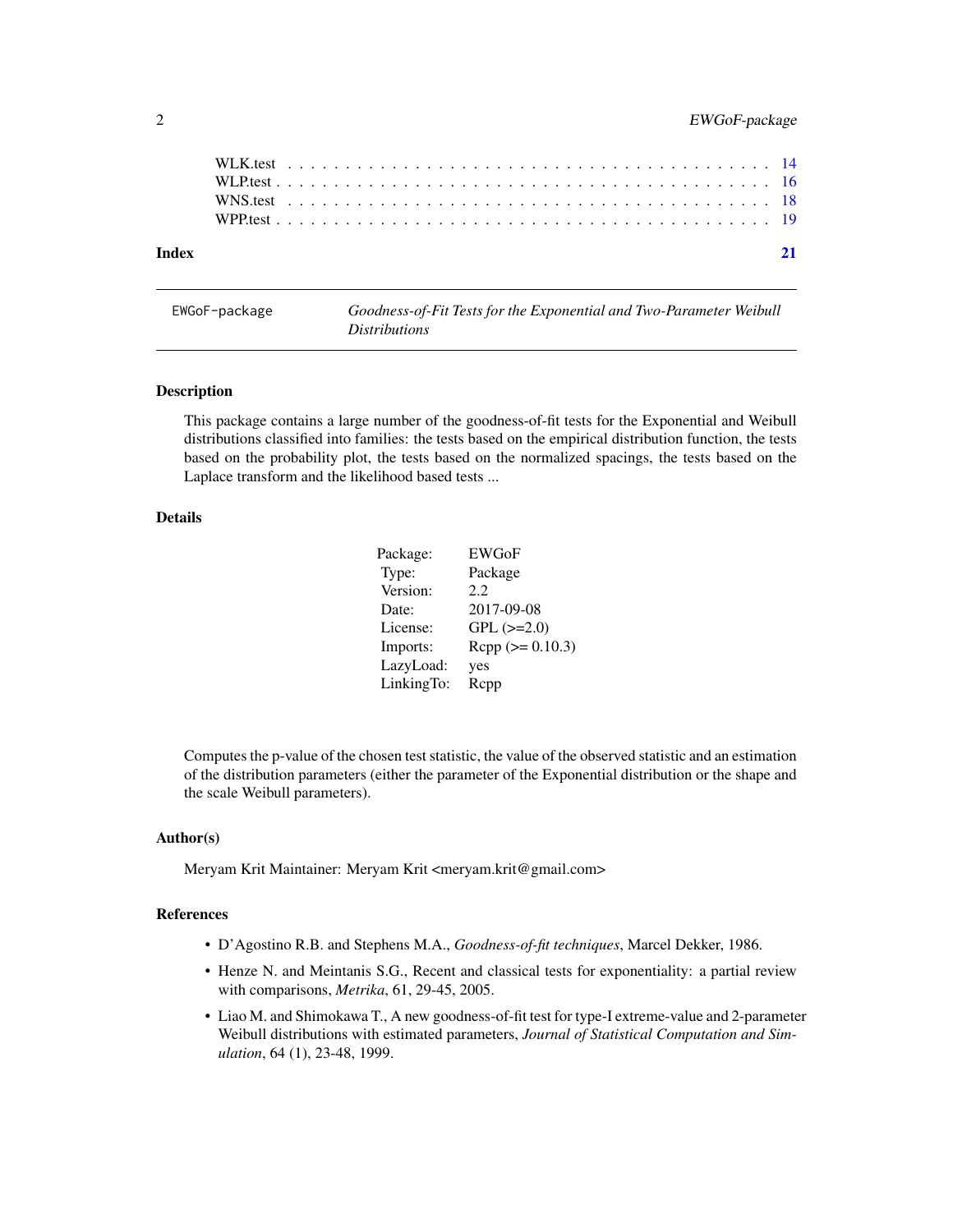- <span id="page-2-0"></span>• Tiku M.L. and Singh M., Testing the two-parameter Weibull distribution, *Communications in Statistics*, 10, 907-918, 1981.
- Mann N.R., Scheuer E.M. and Fertig K.W., A new goodness-of-fit test for the two-parameter Weibull or extreme-value distribution, *Communications in Statistics*, 2, 383-400, 1973.
- Lockhart R.A., O'Reilly F. and Stephens M.A., Tests for the extreme-value and Weibull distributions based on normalized spacings, *Naval Research Logistics Quarterly*, 33, 413-421, 1986.
- Cabana A. and Quiroz A.J., Using the empirical moment generating function in testing the Weibull and type 1 Extreme Value distributions, *Test*, 14(2), 417-431, 2005.
- Krit M., Goodness-of-fit tests for the Weibull distribution based on the Laplace transform, *J-SFdS*, 2014.

BLOMEst *Blom's estimators of the two parameters of the Weibull distribution*

#### Description

Computes the Blom's estimators of the shape and scale parameters of the Weibull distribution from an i.i.d sample x. It also gives the sample  $\check{y}$  after using the logarithmic transformation  $(\check{y} = (shape) \ln(x/scale)$ , where *shape* and *scale* are the estimated shape and scale parameters).

#### Usage

BLOMEst(x)

#### Arguments

#### Value

A list containing the following elements:

| eta  | the Blom's estimator of the scale parameter of the Weibull distribution (scale).       |
|------|----------------------------------------------------------------------------------------|
| beta | the Blom's estimator of the shape parameter of the Weibull distribution $(shape)$ .    |
| v    | the pseudo-observations $\check{y}$ after using the logarithmic transformation and the |
|      | Blom's estimators.                                                                     |

#### Author(s)

Meryam KRIT

#### References

Blom G., Statistical Estimates and Transformed Beta-variables. New York: Wiley, 1958.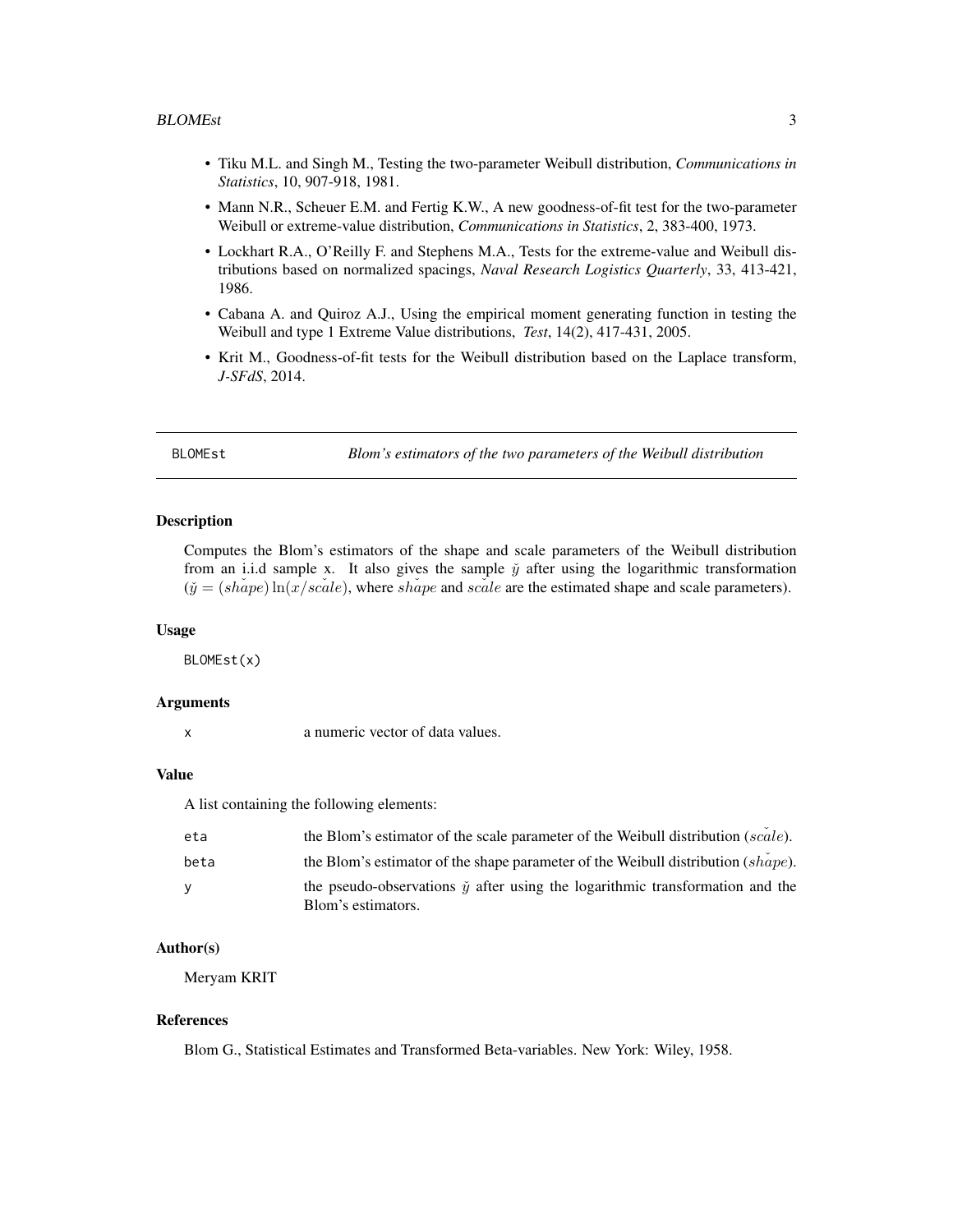4 CF.test

# Examples

```
x \leftarrow \text{rweibull}(50, 2, 3)#Value of the Blom's estimator of the scale parameter
BLOMEst(x)$eta
#Value of the Blom's estimator of the shape parameter
BLOMEst(x)$beta
```

| CF.test | GoF tests based on the empirical characteristic function for the Expo- |
|---------|------------------------------------------------------------------------|
|         | nential distribution                                                   |

# Description

Computes the GoF tests based on the characteristic function of the Exponential distribution: Epps-Pulley (EP), Henze-Meintanis (W1, W2) and Meintanis-Iliopoulos test statistics (T1, T2).

#### Usage

 $CF.test(x, type = "EP", a = 1, ns = 200)$ 

# Arguments

| $\mathsf{x}$ | a numeric vector of data values.                                                                                                                                                        |
|--------------|-----------------------------------------------------------------------------------------------------------------------------------------------------------------------------------------|
| type         | the type of the test statistic used. "EP" is the default used test of Epps-Pulley, "W1"<br>and "W2" for Henze and Meintanis, "T1" and "T2" for Meintanis-Iliopoulos test<br>statistics. |
| a            | parameter value to be adjusted for the test statistics ("W1", "W2", "T1" and<br>$T2$ ").                                                                                                |
| nsim         | an integer specifying the number of replicates used in Monte Carlo.                                                                                                                     |

# Details

The computation time of this function is quite long for the test statistics "W1", "W2", "T1" and "T2" because of their complex expression. The Monte-Carlo simulations take more time compared to the other tests. These tests are not defined for a=0.

# Value

An object of class htest.

## Author(s)

Meryam KRIT

<span id="page-3-0"></span>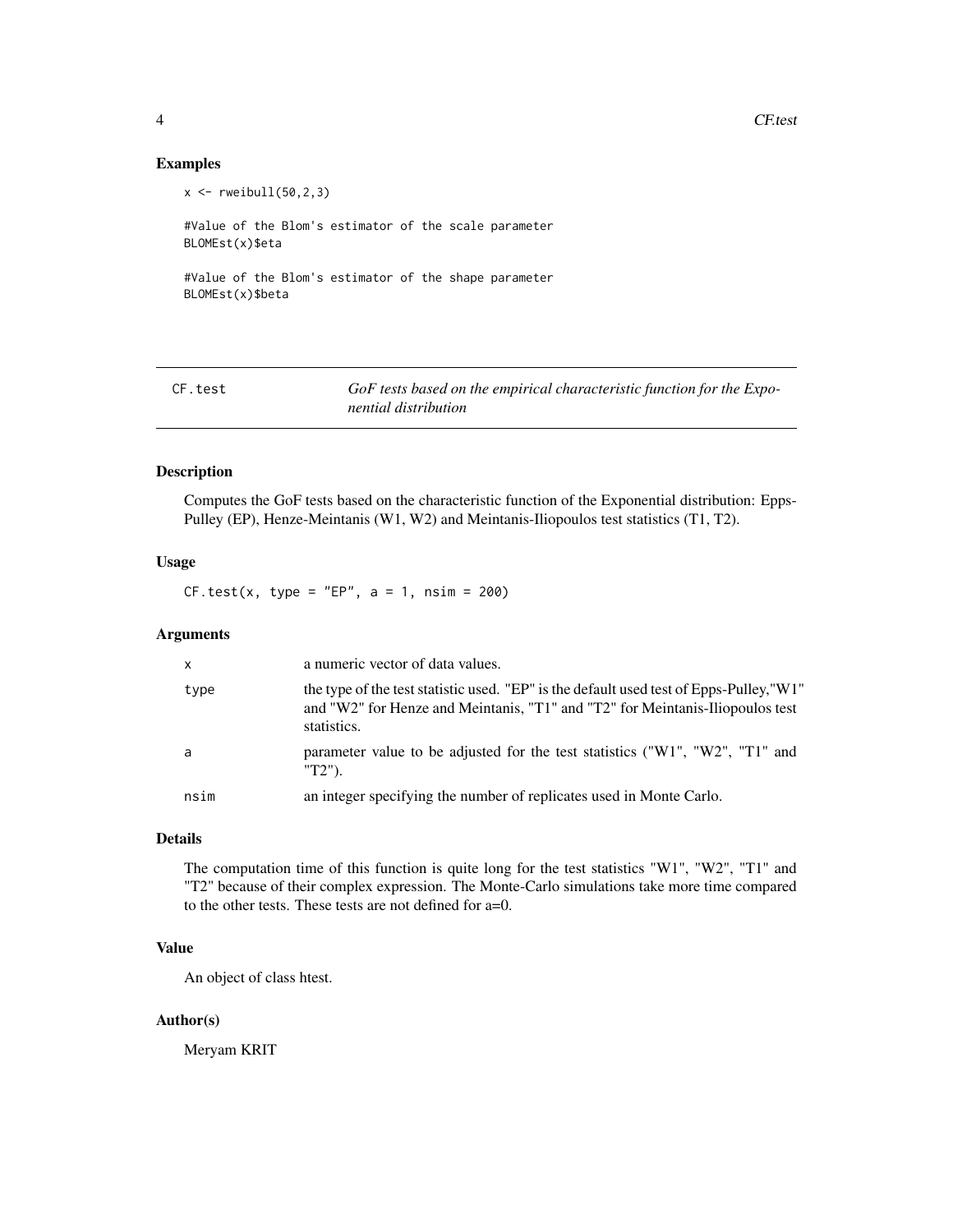<span id="page-4-0"></span>EDF\_NS.test 5

#### References

Epps T.W. and Pulley L.B., A test for exponentiality vs. monotone hazard alternatives derived from the empirical characteristic function, *Journal of the Royal Statistical Society, Series B*, 48, 206-213, 1986.

Henze N. and Meintanis S.G., Recent and classical tests for exponentiality: partial review with comparisons, *Metrika*, 61, 29-45, 2005.

Henze N. and Meintanis S.G., Goodness-of-fit tests based on a new characterization of the exponential distribution, *Communications in Statistics, Theory and Methods*, 31, 1479-1497, 2002.

Meintanis S.G. and Iliopoulos G., Characterizations of the exponential distribution based on certain properties of its characteristic function, *Kybernetika*, 39 (3), 295-298, 2003.

#### Examples

```
x < - \text{rgamma}(10, 0.3)#Apply the Epps-Pulley test
CF.test(x,type="EP")
# Apply the test of Meintanis-Iliopoulos
CF.test(x,type="T1",nsim=200)
```

```
# Apply the test of Henze-Meintanis
CF.test(x,type="W1",nsim=200)
```
EDF\_NS.test *GoF tests based on the empirical distribution function, the normalized spacings and the probability plots for the Exponential distribution*

#### Description

Computes the Exponential GoF tests based on the empirical distribution function: the Kolmogorov-Smirnov (KS), Cramer-Von-Mises (CM) and Anderson-Darling (AD) tests, the tests based on the probability plot: Shapiro-Wilk (SW) and Patwardhan (PA) tests and the tests based on the normalized spacings: Gnedenko (Gn) and Gini (G) tests.

#### Usage

EDF\_NS.test(x, type =  $"AD",$  nsim = 200)

#### Arguments

x a numeric vector of data values.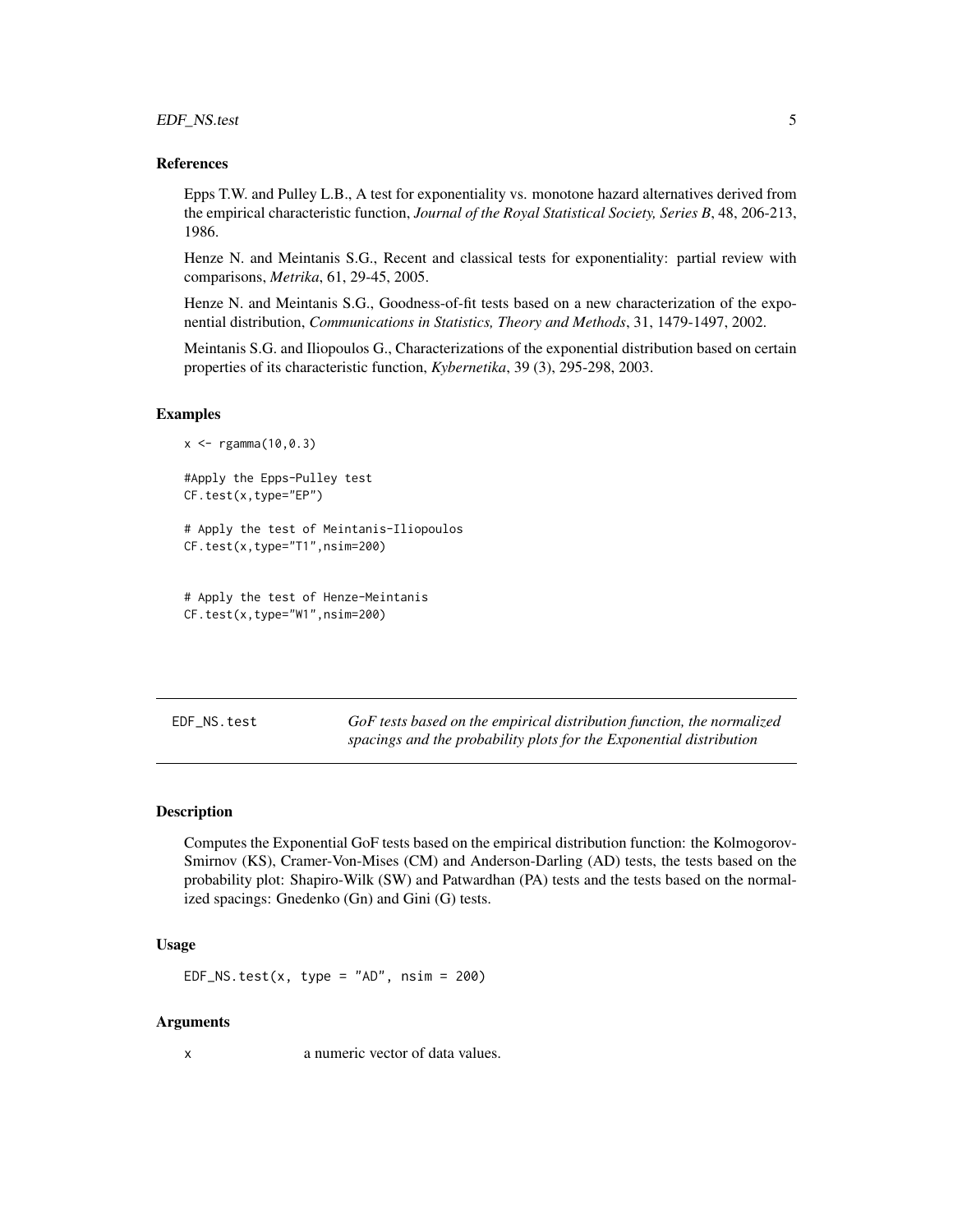| type | the type of the test statistic used. "AD" is the default used test of Anderson-<br>Darling, "KS" for Kolmogorov-Smirnov, "CM" for Cramer-Von-Mises, "SW" |
|------|----------------------------------------------------------------------------------------------------------------------------------------------------------|
|      | for Shapiro-Wilk, "PA" for Patwardhan, "Gn" for Gnedenko and "G" for Gini<br>test statistic.                                                             |
| nsim | an integer specifying the number of replicates used in Monte Carlo.                                                                                      |

#### Details

This function computes the GoF test statistics of three different families: the tests based on the empirical distribution function, the tests based on the probability plots and the tests based on the normalized spacings. The p-value of the tests is computed using Monte-Carlo simulations because only the asymptotic distribution of the previous statistics is known. Therefore the tests can be applied to small samples.

#### Value

An object of class htest.

#### Author(s)

Meryam KRIT

# References

- D'Agostino R.B. and Stephens M.A., *Goodness-of-fit techniques*, Marcel Dekker, 1986.
- Gail M.H. and Gastwirth J.L., A scale-free goodness-of-fit test for the exponential distribution based on the Gini statistic, *Journal of the Royal Statistical Society, Series B*, 40, 350-357, 1978.
- Gnedenko B.V., Belyayev Y.K. and Solovyev A.D., *Mathematical Models of Reliability Theory*, Academic Press, 1969.
- Shapiro S.S. and Wilk M.B., An analysis of variance test for the exponential distribution (complete samples), *Technometrics*, 14, 355-370, 1972.
- Patwardhan G., Tests for exponentiality, *Communications in Statistics, Theory and Methods*, 17, 3705-3722, 1988.

# Examples

```
x1 \le - rexp(50,2)
```
#Apply the Kolmogorov-Smirnov test EDF\_NS.test(x1,type="KS")

x2 <- rlnorm(50,0.2)

#Apply the Patwardhan test EDF\_NS.test(x2,type="PA")

#Apply the Cramer-von Mises test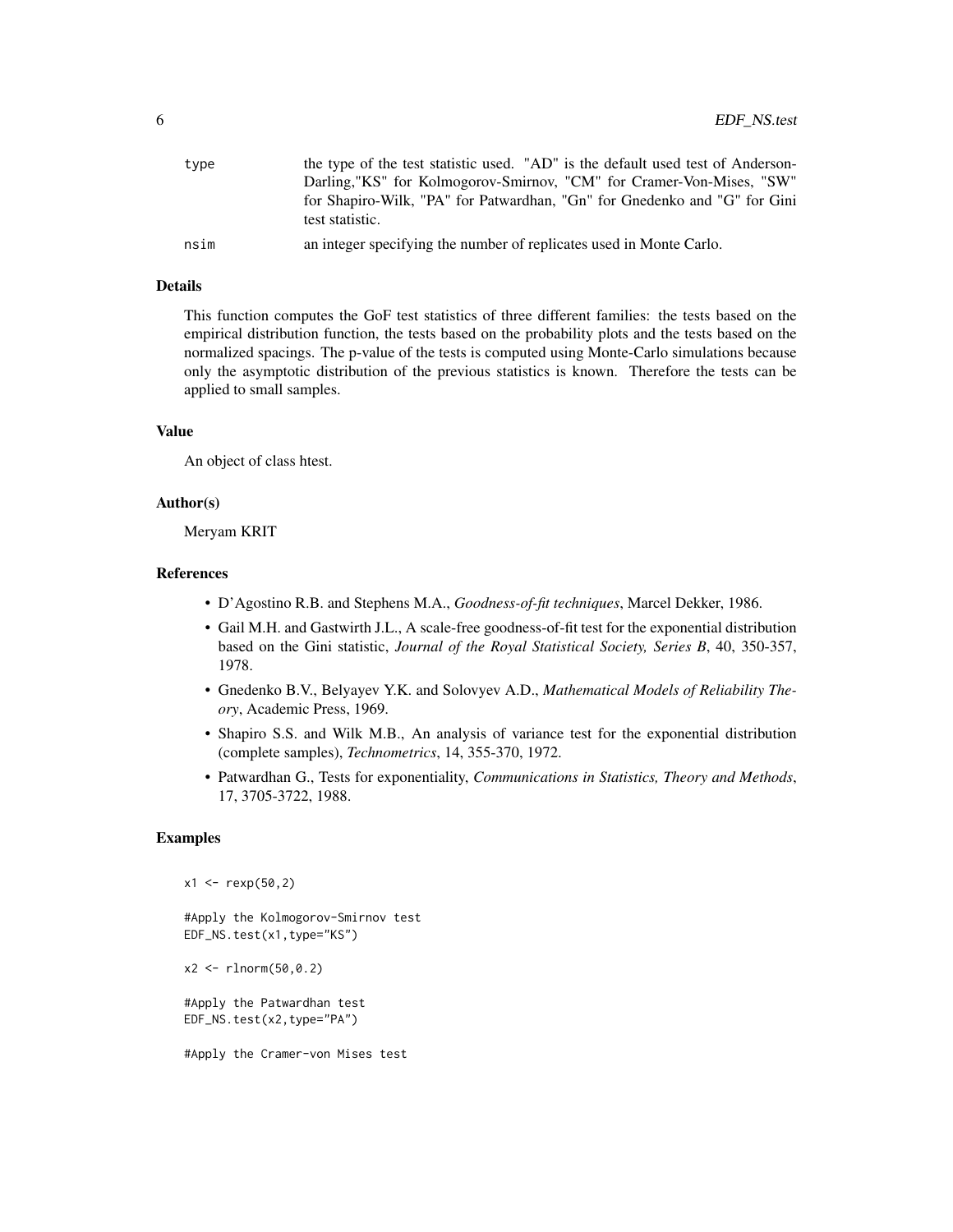#### <span id="page-6-0"></span>LK.test 7

```
EDF_NS.test(x2,type="CM")
#Apply the Gini test
EDF_NS.test(x2,type="G")
```
LK.test *GoF tests based on the likelihood for the Exponential distribution*

# Description

Computes the Exponential GoF tests based on the three following statistics: the score of Cox-Oakes (CO), Wald (W) and likelihood ratio (LR) GoF tests. These tests include the Exponential distribution in the Weibull distribution and apply a parametric test to check whether the shape parameter is equal to one.

#### Usage

LK.test(x, type =  $"CO"$ , nsim = 200)

# Arguments

|      | a numeric vector of data values.                                                                                                            |
|------|---------------------------------------------------------------------------------------------------------------------------------------------|
| type | the type of the test statistic used. "CO" is the default used test of Cox-Oakes, "W"<br>for Wald, "LR" for likelihood ratio test statistic. |
| nsim | an integer specifying the number of replicates used in Monte Carlo.                                                                         |

## Details

The test statistic of Cox and Oakes is equivalent to the score test applied to the shape parameter of the Weibull distribution. The expression of the score is given using the observed information matrix and not the exact one.

# Value

An object of class htest.

#### Author(s)

Meryam KRIT

### References

Cox D.R. and Oakes D., *Analysis of survival data*, Chapman and Hall, 1984.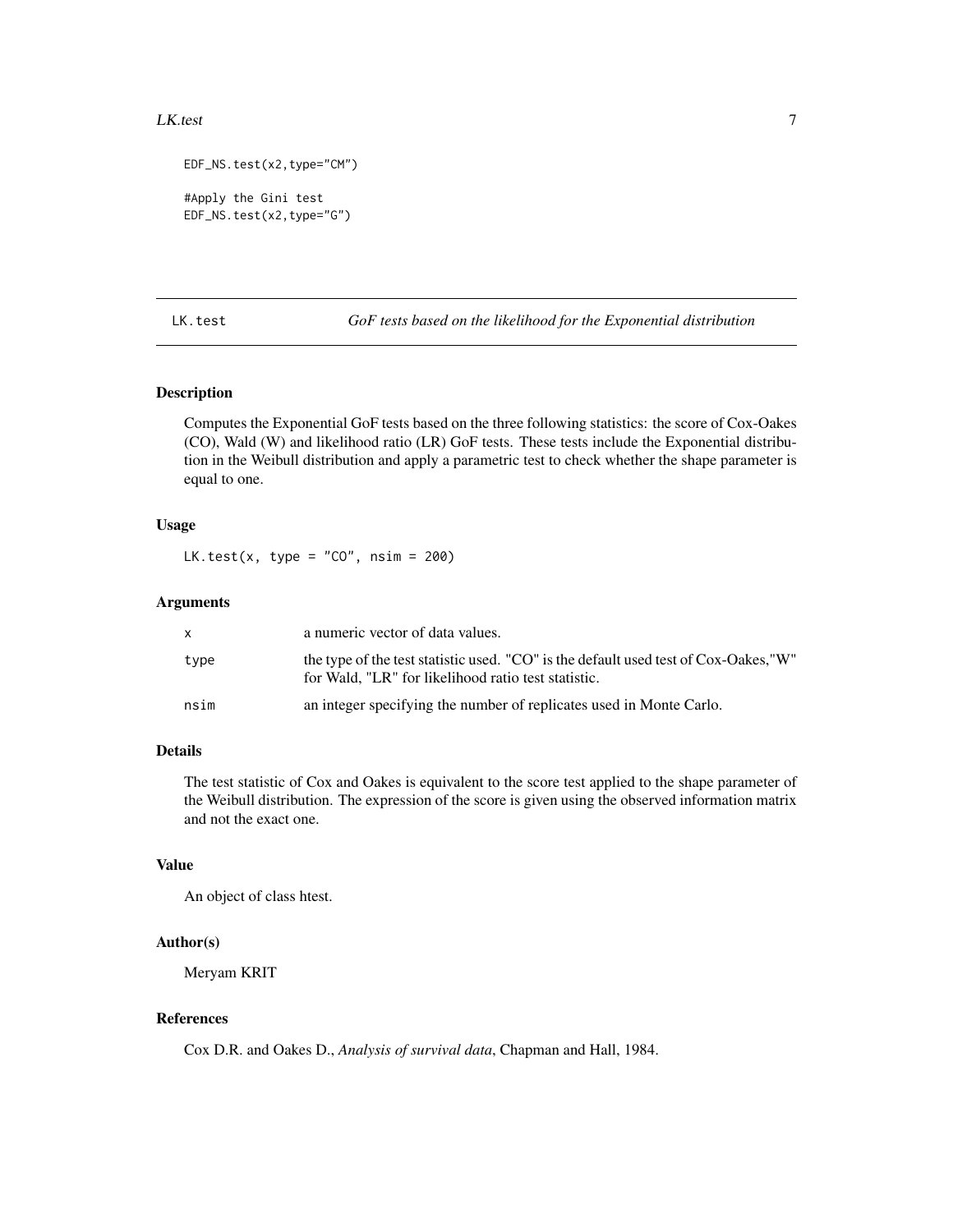# Examples

```
x <- rgamma(20,0.3)
#Apply the Cox and Oakes test (score) test
LK.test(x,type="CO")
# Apply the test based on Wald
LK.test(x,type="W")
# Apply the test based on the likelihood ratio
LK.test(x,type="LR")
```

| LRI.test | GoF tests based on the Laplace transform, the mean residual life and  |
|----------|-----------------------------------------------------------------------|
|          | the integrated distribution function for the Exponential distribution |

# Description

Computes the Weibull GoF tests based on the Laplace transform: Baringhaus-Henze (BH) and Henze (He). The test statistic of Klar (Kl) is based on the integrated distribution function. Two tests are based on the mean residual life (BHC, BHK).

#### Usage

LRI.test(x, type = "BH",  $a = 1$ ,  $nsim = 200$ )

# Arguments

| x    | a numeric vector of data values.                                                                                                                                                                          |
|------|-----------------------------------------------------------------------------------------------------------------------------------------------------------------------------------------------------------|
| type | the type of the test statistic used. "BH" is the default used test of Baringhaus-<br>Henze,"He" for Henze, "Kl" for Klar, "BHC" and "BHK" for the tests based on<br>the integrated distribution function. |
| a    | parameter value to be adjusted for the test statistics.                                                                                                                                                   |
| nsim | an integer specifying the number of replicates used in Monte Carlo.                                                                                                                                       |

# Value

An object of class htest.

# Author(s)

Meryam KRIT

<span id="page-7-0"></span>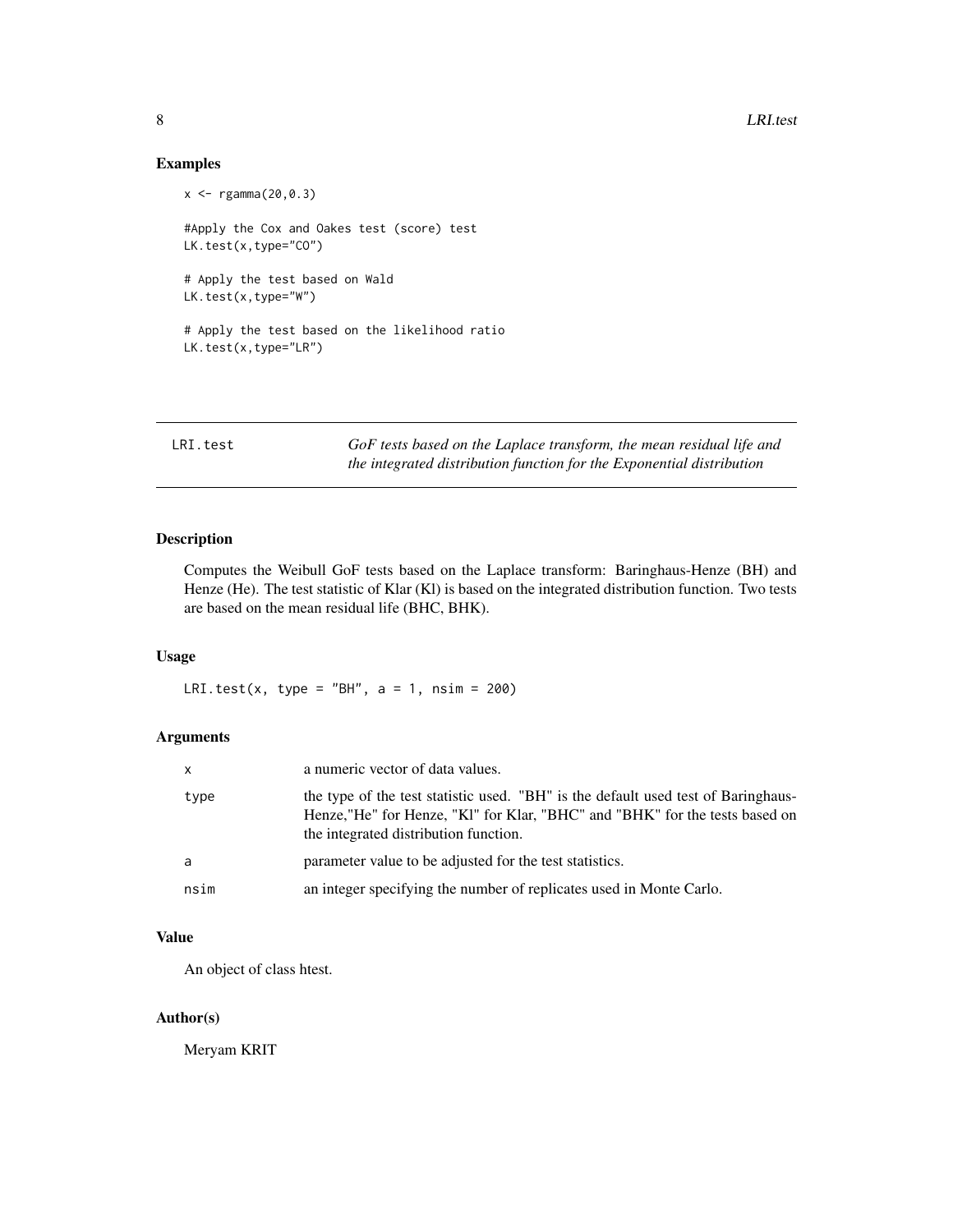#### <span id="page-8-0"></span>LSEst 9

# References

Baringhaus L. and Henze N., Tests of fit for exponentiality based on a characterization via the mean residual life function, *Statistical Papers*, 41, 225-236, 2000.

Baringhaus L. and Henze N., A class of consistent tests for exponentiality based on the empirical Laplace transform, *Annals of the Institute of Statistical Mathematics*, 43, 551-564, 1991.

Henze N., A new flexible class of omnibus tests for exponentiality, *Communications in Statistics, Theory and Methods*, 22, 115-133, 1993.

Klar B., Goodness-of-fit tests for the exponential and normal distribution based on the integrated distribution function, *Annals of the Institute of Statistical Mathematics*, 53, 338-353, 2001.

# Examples

x <- rlnorm(50,0.3) #Apply the Baringhaus-Henze test LRI.test(x,type="BH") # Apply the test of Henze LRI.test(x,type="He")

# Apply the test of Klar LRI.test(x,type="Kl")

# Apply the test of Barighaus based on the integrated distribution function LRI.test(x,type="BHC")

LSEst *Least Squares Estimators of the two parameters of the Weibull distribution*

#### **Description**

This function computes the Least Squares Estimators (LSEs) of the shape and scale parameters of the Weibull distribution, based on the probability plot, from an i.i.d sample x. It also gives the sample  $\tilde{y}$  after using the logarithmic transformation ( $\tilde{y} = (shape) \ln(x/scale)$ , where shape and scale are the estimated shape and scale parameters).

#### Usage

LSEst(x)

#### Arguments

x a numeric vector of data values.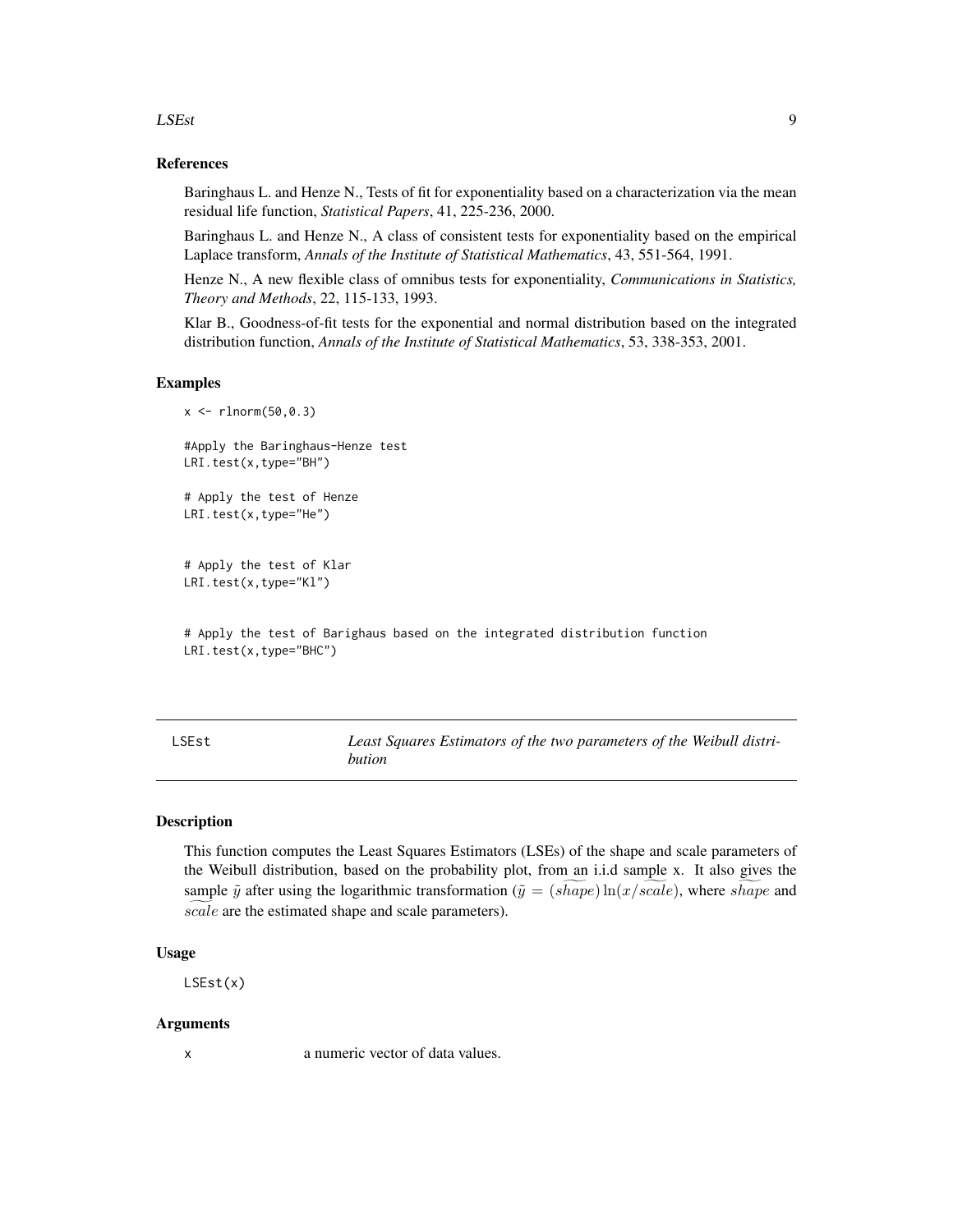# Details

The elements of the numeric vector should be positive. The support of the Weibull distribution is R+\*. These estimators are used by Liao and Shimokawa; they are based on the probability plot and symmetrical ranks.

# Value

A list containing the following elements:

| eta      | the least squares estimator of the scale parameter of the Weibull distribution<br>(scale).                            |
|----------|-----------------------------------------------------------------------------------------------------------------------|
| beta     | the least squares estimator of the shape parameter of the Weibull distribution<br>(shape).                            |
| <b>y</b> | the pseudo-observations $\tilde{\mathbf{y}}$ after using the logarithmic transformation and the<br>LSE <sub>s</sub> . |

#### Author(s)

Meryam KRIT

# References

Liao M. and Shimokawa T., A new goodness-of-fit test for type-I extreme-value and 2-parameter Weibull distributions with estimated parameters, *Journal of Statistical Computation and Simulation*, 64 (1), 23-48, 1999.

Krit M., Gaudoin O., Xie M. and Remy E., Simplified likelihood goodness-of-fit tests for the Weibull distribution, *Communications in Statistics - Simulation and Computation*.

# Examples

```
x \leftarrow \text{rweibull}(50, 2, 3)
```
Est  $\leftarrow$  LSEst $(x)$ 

#Value of the least squares estimator of the scale parameter Est\$eta

#Value of the lest squares estimator of the shape parameter Est\$beta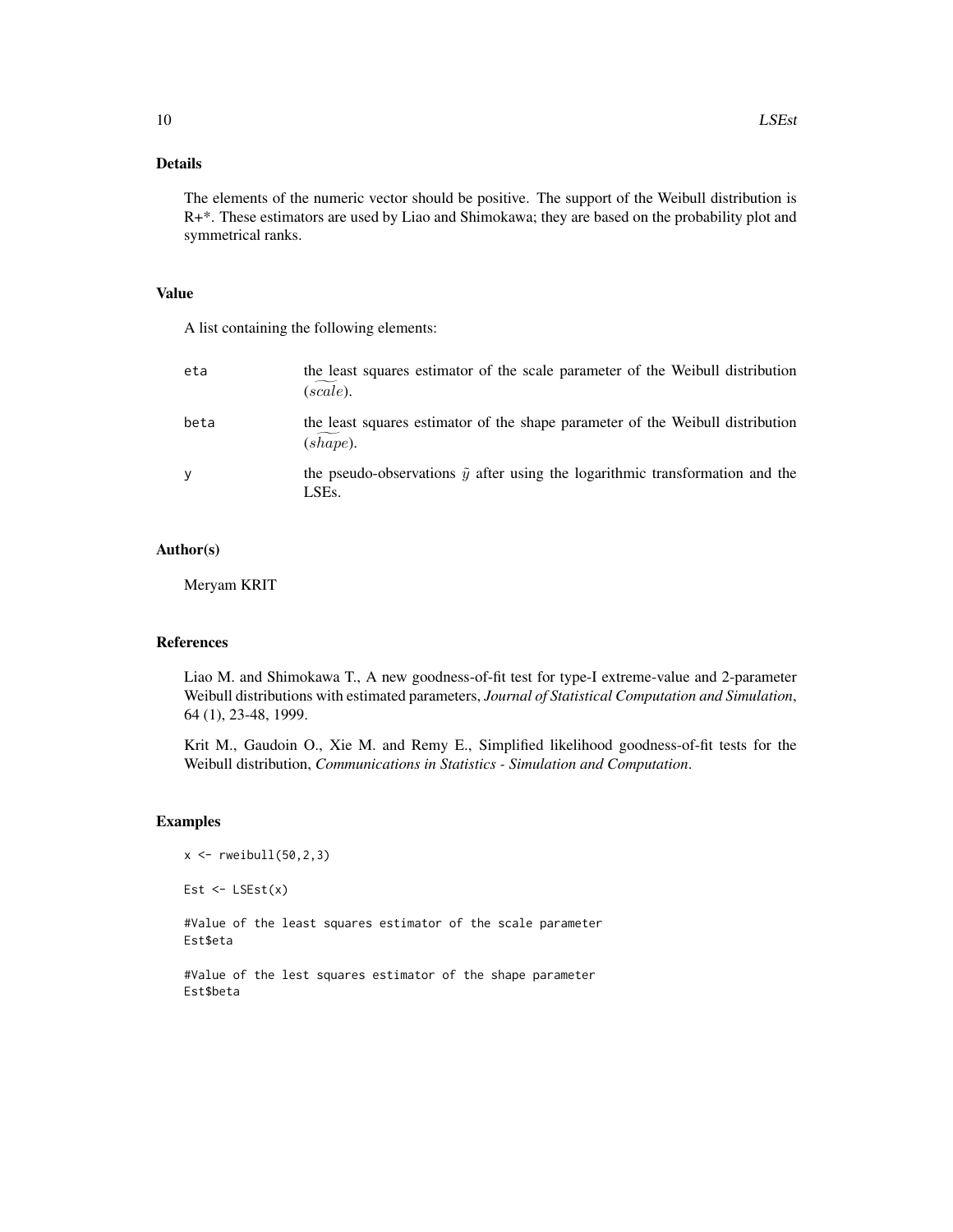#### <span id="page-10-0"></span>Description

This function computes the Moment Estimators (MEs) of the shape and scale parameters of the Weibull distribution from an i.i.d sample x. It also gives the sample  $\check{y}$  after using the logarithmic transformation ( $\breve{y} = (shape) \ln(x/scale)$ , where shape and scale are the estimated shape and scale parameters).

#### Usage

MEst(x)

#### Arguments

x a numeric vector of data values.

#### Details

The elements of the numeric vector should be positive. The support of the Weibull distribution is R+\*. These estimators are based on the moments of the extreme value distribution.

#### Value

A list containing the following elements:

| eta  | the moment estimator of the scale parameter of the Weibull distribution (scale).                    |
|------|-----------------------------------------------------------------------------------------------------|
| beta | the moment estimator of the shape parameter of the Weibull distribution $(sh\overset{\sim}{a}pe)$ . |
| v    | the pseudo-observations $\tilde{y}$ after using the logarithmic transformation and the<br>MEs.      |

# Author(s)

Meryam KRIT

# References

Rinne H., *The Weibull distribution - A handbook*, CRC-Chapman & Hall, 2009.

#### Examples

 $x \leftarrow \text{rweibull}(50, 2, 3)$ 

Est  $\leftarrow$  MEst $(x)$ 

#Value of the moment estimator of the scale parameter Est\$eta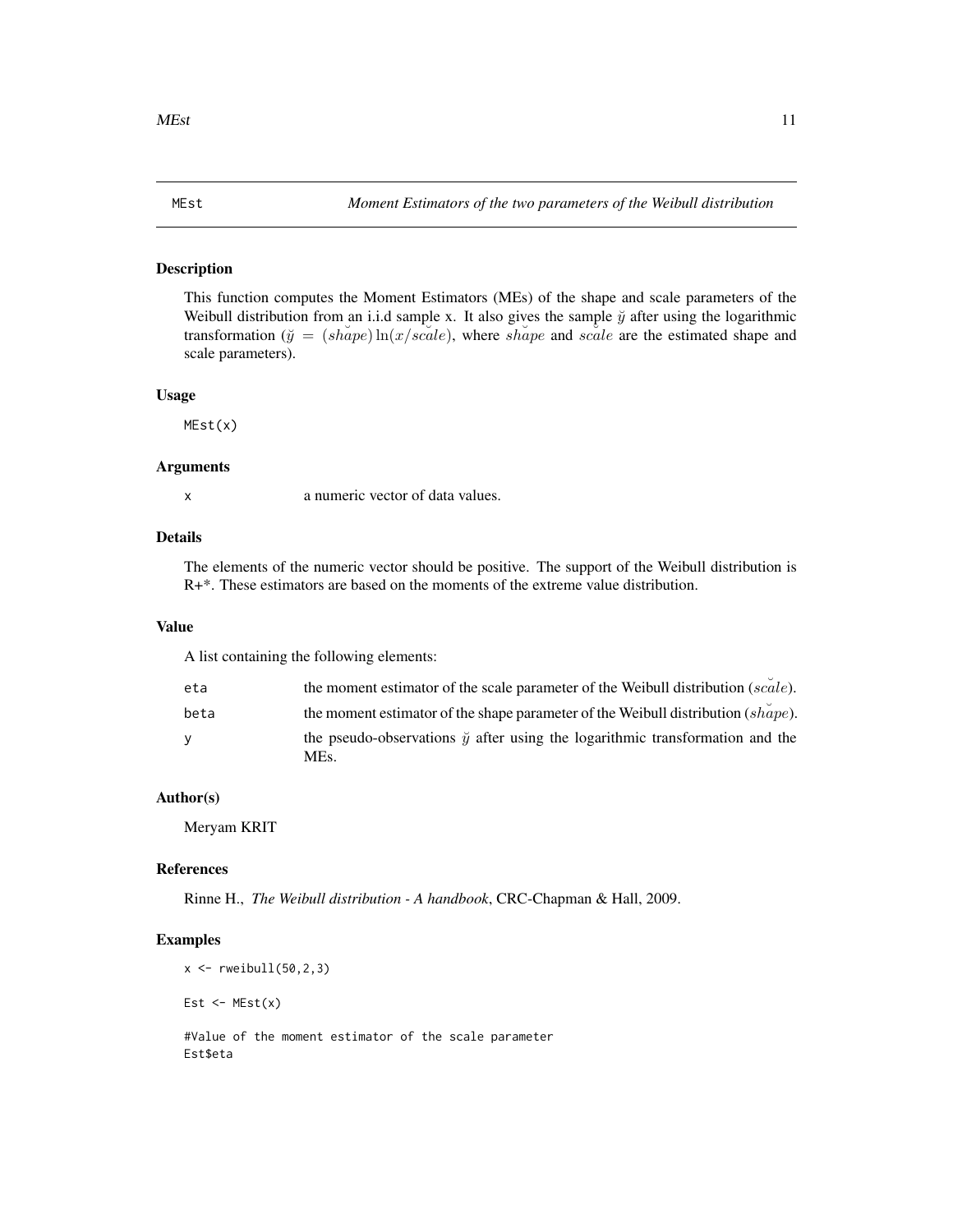<span id="page-11-0"></span>#Value of the moment estimator of the shape parameter Est\$beta

MLEst *Maximum Likelihood Estimators of the two parameters of the Weibull distribution*

# Description

This function computes the Maximum Likelihood Estimators (MLEs) of the shape and scale parameters of the Weibull distribution from an i.i.d sample x. It also gives the sample  $\hat{y}$  after using the logarithmic transformation ( $\hat{y} = (sh\hat{a}pe) \ln(x/scale)$ , where shape and scale are the estimated shape and scale parameters).

# Usage

MLEst(x)

#### Arguments

x a numeric vector of data values.

#### Details

The elements of the numeric vector should be positive. The support of the Weibull distribution is  $R+*$ .

# Value

A list containing the following elements:

| eta      | the maximum likelihood estimator of the scale parameter of the Weibull distri-<br>bution (scale).    |
|----------|------------------------------------------------------------------------------------------------------|
| beta     | the maximum likelihood estimator of the shape parameter of the Weibull distri-<br>bution $(shape)$ . |
| <b>V</b> | the pseudo-observations $\hat{y}$ after using the logarithmic transformation and the<br>MLEs.        |

#### Author(s)

Meryam KRIT

#### References

D'Agostino R.B. and Stephens M.A., *Goodness-of-fit techniques*, Marcel Dekker, 1986.

Krit M., Gaudoin O., Xie M. and Remy E., Simplified likelihood goodness-of-fit tests for the Weibull distribution, *Communications in Statistics - Simulation and Computation.*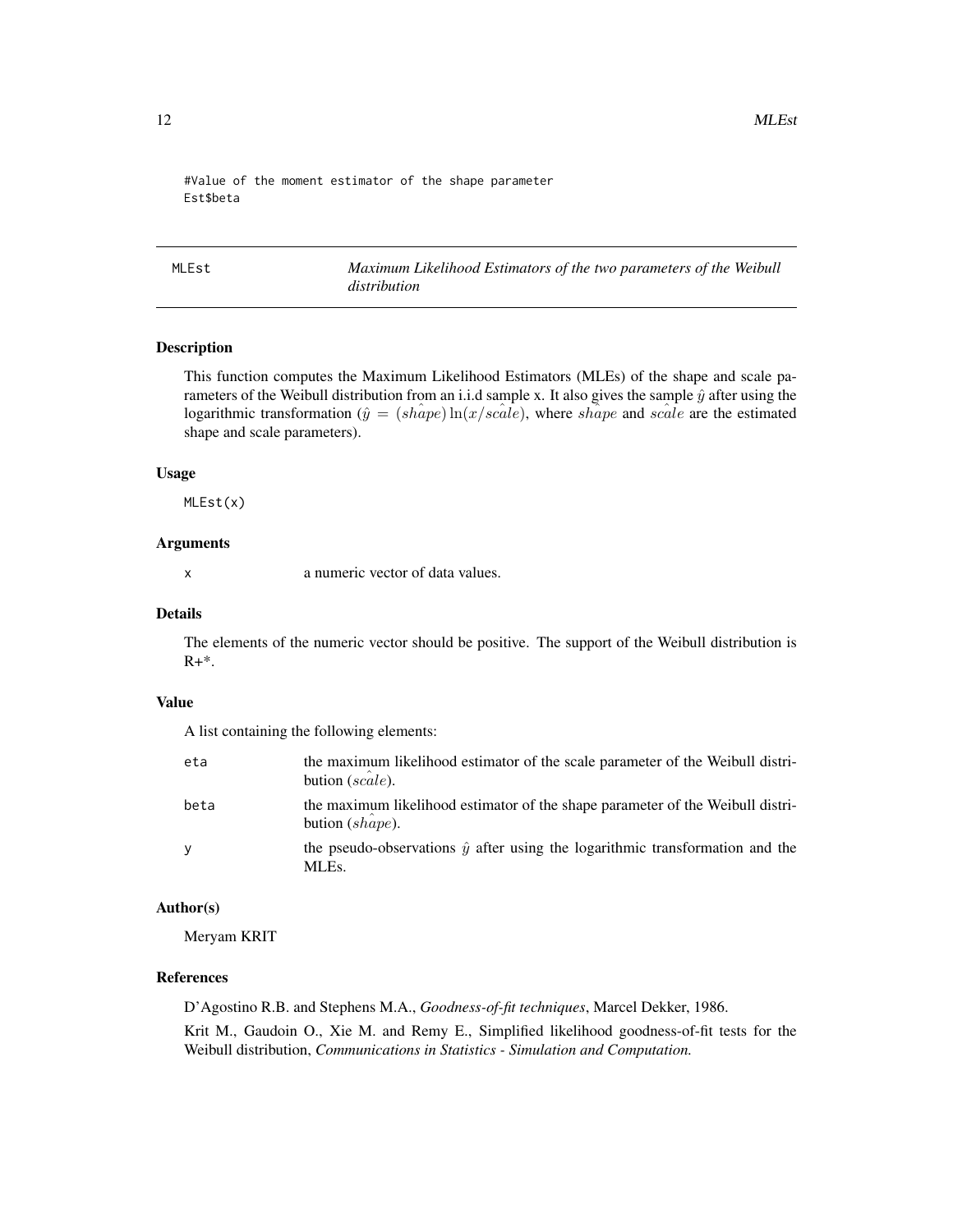#### <span id="page-12-0"></span>WEDF.test 13

#### Examples

 $x \le -$  rweibull(50,2,3) Est  $\leftarrow$  MLEst $(x)$ #Value of the maximum likelihood estimator of the scale parameter Est\$eta

#Value of the maximum likelihood estimator of the shape parameter Est\$beta

| WEDF.test | GoF tests based on the empirical distribution function for the Weibull |
|-----------|------------------------------------------------------------------------|
|           | distribution                                                           |

#### Description

Computes the Weibull GoF tests based on the empirical distribution function: Kolmogorov-Smirnov (KS), Cramer-Von-Mises (CM), Watson (W), Anderson-Darling (AD) and Liao-Shimokawa (LS) statistics using the three following estimation methods: Maximum Likelihood Estimators (MLE), Least Squares Estimators (LSE) and Moments Estimators (ME). A test statistic (KL) is added to this family but it is based on the Kullback-Leibler information; this test can also be computed with the three estimation methods.

#### Usage

```
WEDF.test(x, type = "AD", funEstimate = "MLE", paramKL = 2, nsim = 200)
```
#### Arguments

| $\mathsf{x}$ | a numeric vector of data values.                                                                                                                                                                                             |
|--------------|------------------------------------------------------------------------------------------------------------------------------------------------------------------------------------------------------------------------------|
| type         | the type of the test statistic used, "AD" is the default used test of Anderson-<br>Darling,"KS" for Kolmogorov-Smirnov, "CM" for Cramer-Von-Mises, "W" for<br>Watson, "LS" for Liao-Shimokawa and "KL" for Kullback-Leibler. |
| funEstimate  | the method used to estimate the two Weibull parameters. "MLE" is the default<br>used method based on the maximum likelihood estimators, "LSE" for the least<br>squares estimators and "ME" for the moment estimators.        |
| paramKL      | the value of the parameter m used in the expression of the statistic KL.                                                                                                                                                     |
| nsim         | an integer specifying the number of replicates used in Monte Carlo.                                                                                                                                                          |

# Details

The above test statistics are known in the literature by using the maximum likelihood estimators except the test "LS" that Liao and Shimokawa recommend to use with the least squares estimators. Each of the tests can have three versions, depending on the estimation method used.

All these tests statistics can be used for small samples. The asymptotic distributions of the tests are known in some cases but the use of their quantiles for small samples may lead to wrong conclusions. That is why we use Monte-Carlo simulations to apply the tests.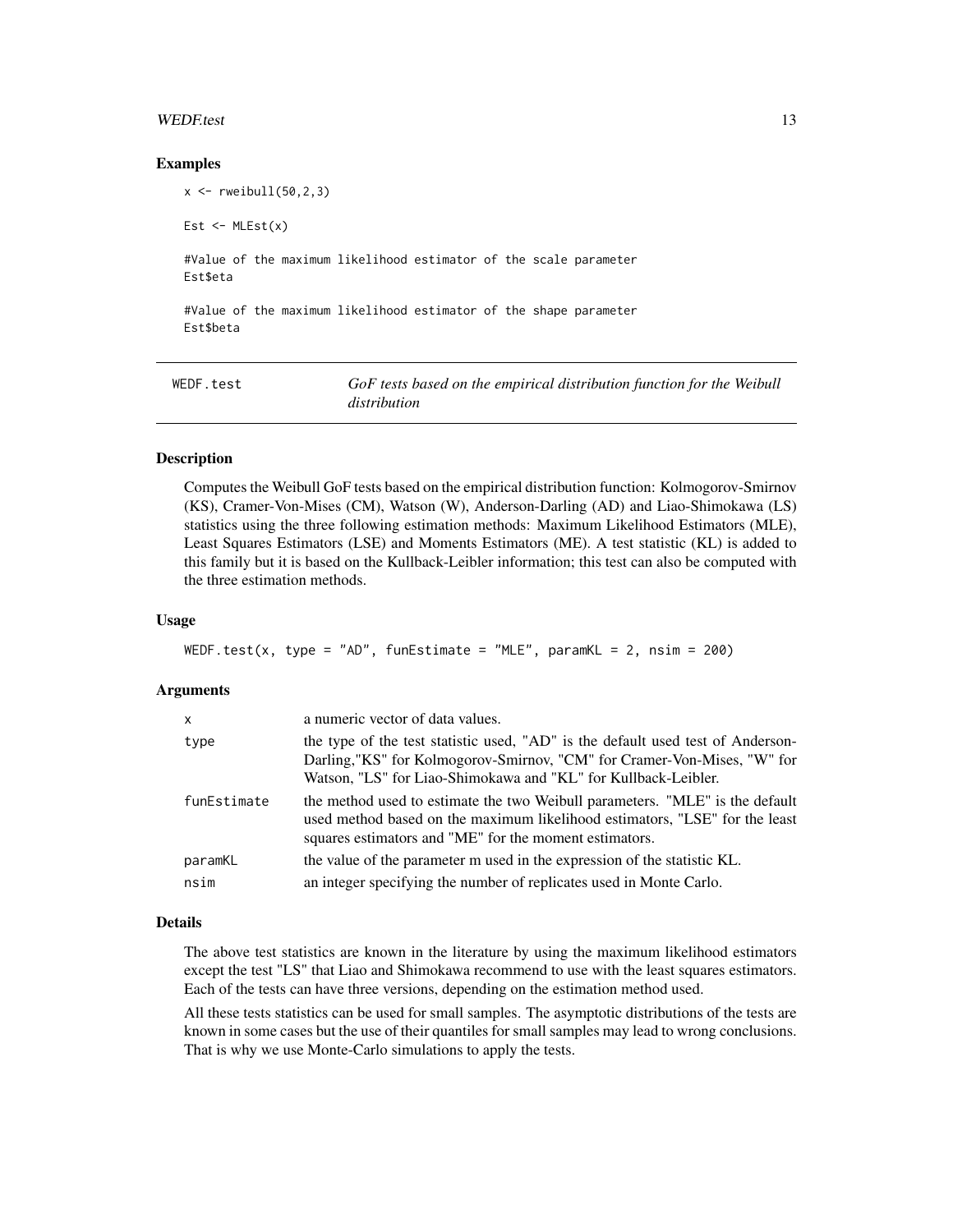#### <span id="page-13-0"></span>Value

An object of class htest.

#### Author(s)

Meryam KRIT

# **References**

- D'Agostino R.B. and Stephens M.A., *Goodness-of-fit techniques*, Marcel Dekker, 1986.
- Liao M. and Shimokawa T., A new goodness-of-fit test for type-I extreme-value and 2-parameter Weibull distributions with estimated parameters, *Journal of Statistical Computation and Simulation*, 64 (1), 23-48, 1999.
- Chandra M., Singpurwalla N.D and Stephens M.A, Kolmogorov statistics for tests of fit for the Extreme Value and Weibull distributions, *Journal of American Statistical Association*, 76 (375), 729-731, 1981.
- Vaquera-Huerta P.P. and Villasenor-Alva J.A., A Goodness-of-fit test for the Gumbel distribution based on Kullback-Leibler information, *Communications in Statistics, Theory and Methods*, 38: 842-855, 2009.

#### Examples

```
x1 < - rweibull(50,2,3)
```
#Apply Kolmogorov-Smirnov test with maximum likelihood estimators WEDF.test(x1,type="KS",funEstimate="MLE")

```
x2 <- rlnorm(50,0.2)
```
#Apply the Liao and Shimokawa test using the least squares estimators WEDF.test(x2,type="LS",funEstimate="LSE")

```
#Apply the Cramer-von Mises test with the moment estimators
WEDF.test(x2,type="CM",funEstimate="ME")
```

```
#Apply the test based on the Kullback-Leibler information with the moment estimators
WEDF.test(x2,type="KL",funEstimate="ME")
```

```
WLK.test GoF tests based on the likelihood for the Weibull distribution
```
#### Description

Computes the Weibull GoF tests based on the three following statistics: the score, Wald and likelihood ratio GoF tests. These tests include the Weibull distribution in larger statistics and apply a parametric test to the additional parameter.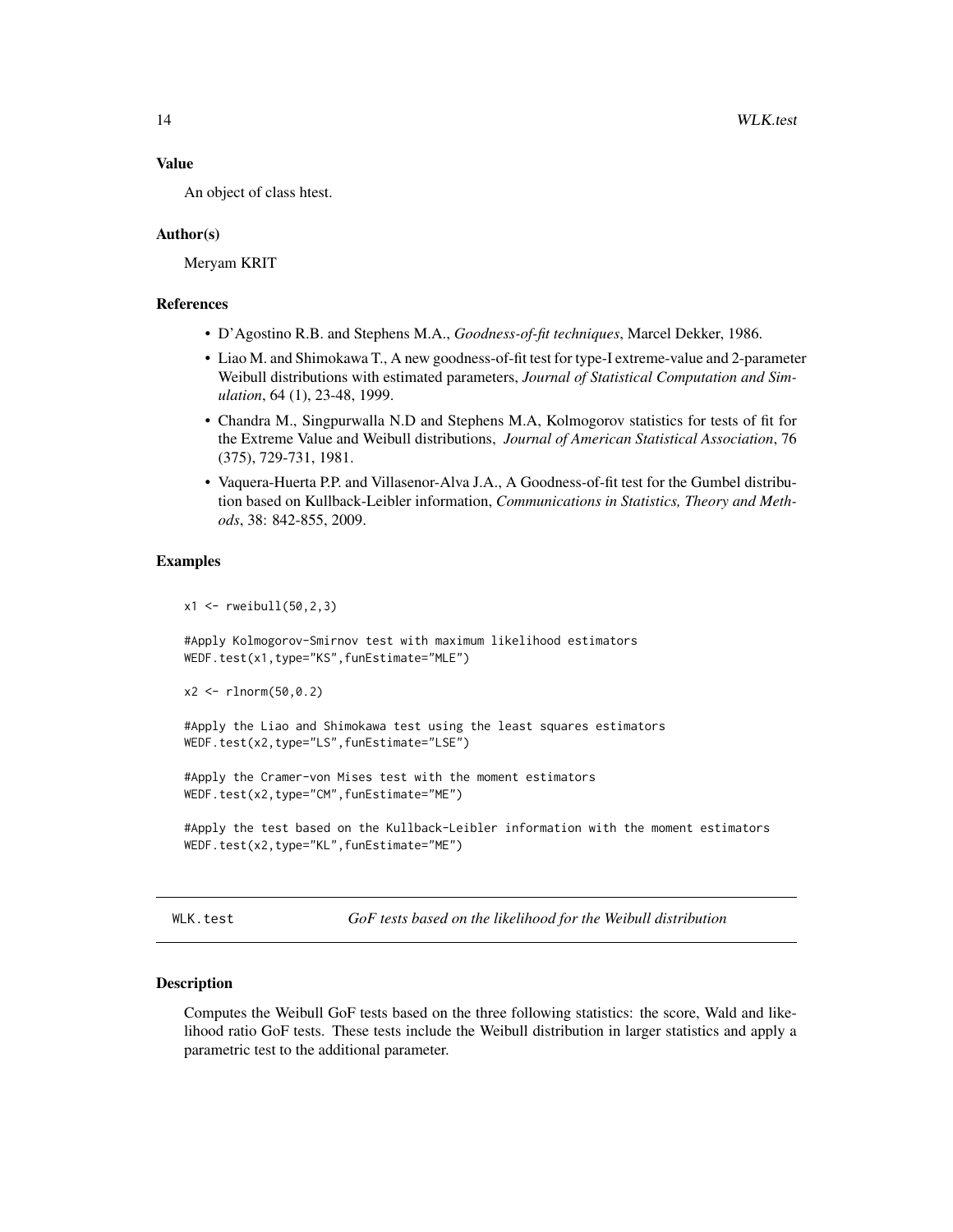#### WLK.test 15

#### Usage

$$
WLK.test(x, type = "GG1", funEstimate = "MLE", procedure = "S", nsim = 200, r=0)
$$

#### Arguments

| X           | a numeric vector of data values.                                                                                                                                                                                      |
|-------------|-----------------------------------------------------------------------------------------------------------------------------------------------------------------------------------------------------------------------|
| type        | the type of the test statistic used:                                                                                                                                                                                  |
|             | • "GG1" is the default used test based on the Generalized Gamma distribu-<br>tion,                                                                                                                                    |
|             | • "GG2" is also based on the Generalized Gamma distribution after a trans-<br>formation,                                                                                                                              |
|             | • "EW" for the tests based on the Exponentiated Weibull,                                                                                                                                                              |
|             | • "PGW" for the tests based on the Power Generalized Weibull,                                                                                                                                                         |
|             | • "MO" for the tests based on the Marshall-Olkin distribution,                                                                                                                                                        |
|             | • "MW" for the tests based on the Modified Weibull distribution,                                                                                                                                                      |
|             | • "T1" for a combination of two tests "PGW" and "MW" (max),                                                                                                                                                           |
|             | • "T2" for a combination of two tests "PGW" and "MW" (sum),                                                                                                                                                           |
|             | • "G" for a combination of two tests based on "GG1" (Wald and likelihood<br>ratio).                                                                                                                                   |
| funEstimate | the method used to estimate the two Weibull parameters. "MLE" is the default<br>used method based on the Maximum Likelihood Estimators, "LSE" for the Least<br>Squares Estimators and "ME" for the Moment Estimators. |
| procedure   | the procedure used as a default is the score "S". The procedure can be either "W"<br>for the Wald test or "LR" for the test based on the likelihood ratio procedure.                                                  |
| nsim        | an integer specifying the number of replicates used in Monte Carlo.                                                                                                                                                   |
| r           | an integer specifying the number of right censored observations.                                                                                                                                                      |

# Details

The tests are based on different generalized Weibull families: the tests (GG1) and (GG2) are based on the Generalized Gamma distribution, the tests (EW) are based on the Exponentiated Weibull, (PGW) on the Power Generalized Weibull, (MO) on the Marshall-Olkin distribution and (MW) are based on the Modified Weibull distribution. Each family can have nine versions depending on the procedure used (score, Wald or likelihood ratio statistic) and on the parameters estimation methods: maximum likelihood, moment or least squares method, except GG1 which has only three versions using the maximum likelihood estimators.

The tests statistics  $T1$  and  $T2$  are a combination between two Wald test statistics: PGW with ME  $(P\breve{G}W_w)$  and MW with MLE  $(M\hat{W}_w)$  after they are centered with their mean values  $(P\breve{G}W_w$  and  $\overline{\hat{M}W}_w$ ) and normalized by their standard deviations (respectively  $sd(P\breve{G}W_w)$ ) and  $sd(\hat{M}W_w)$ ). The expressions of the statistics  $T1$  and  $T2$  are as follows:

$$
T1 = max\left(\left|\frac{P\breve{G}W_w - \overline{P\breve{G}W_w}}{sd(P\breve{G}W_w)}\right|, \left|\frac{M\mathcal{W}_w - \overline{M}\mathcal{W}_w}{sd(M\mathcal{W}_w)}\right|\right)
$$

$$
T2 = 0.5\left|\frac{P\breve{G}W_w - \overline{P\breve{G}W_w}}{sd(P\breve{G}W_w)}\right| + 0.5\left|\frac{M\mathcal{W}_w - \overline{M}\mathcal{W}_w}{sd(M\mathcal{W}_w)}\right|
$$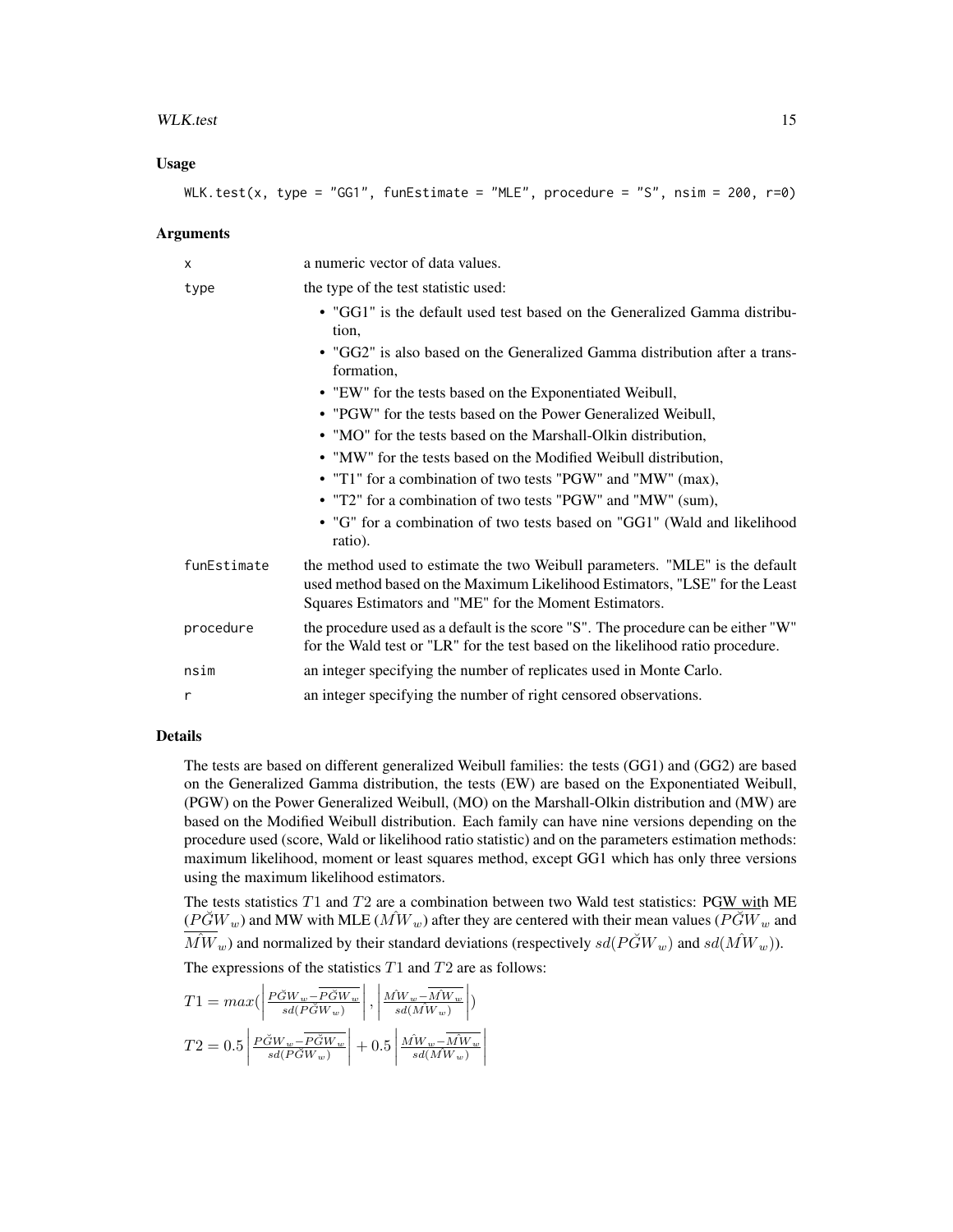<span id="page-15-0"></span>All the previous tests can be applied to type II right censored samples (simple censoring). The censoring is introduced in the MLEs. A second statistic  $G$  similar to  $T$ , is combining Wald and likelihood ratio tests based on the Generalized Gamma distribution:

$$
G = 0.5 \left| \frac{\hat{G} G_t^1 - \overline{\hat{G} G_t^1}}{sd(\hat{G} G_t^1)} \right| + 0.5 \left| \frac{\hat{G} G_w^1 - \overline{\hat{G} G_w^1}}{sd(\hat{G} G_w^1)} \right|
$$

# Value

An object of class htest.

#### Author(s)

Meryam KRIT

#### References

Krit M., Gaudoin O., Xie M. and Remy E., Simplified likelihood goodness-of-fit tests for the Weibull distribution, *Communications in Statistics - Simulation and Computation*.

#### Examples

 $x \leftarrow \text{rlnorm}(50, .3)$ 

```
#Apply some likelihood based tests
WLK.test(x,type="GG1",funEstimate="MLE",procedure="W")
WLK.test(x,type="PGW",funEstimate="ME",procedure="S")
WLK.test(x,type="MO",funEstimate="LSE",procedure="LR")
#Apply G to censored sample at right r=10
a<- sort(x[1:40])
## Not run:
WLK.test(a,type="G",r=10)
## End(Not run)
```
WLP.test *GoF tests based on the Laplace transform for the Weibull distribution*

#### Description

Computes the Weibull GoF tests based on the Laplace transform: (CQ) Cabana-Quiroz with the two versions either with the Maximum Likelihood Estimators (MLE) or the Moment Estimators (ME) and (LT) based on the Laplace transform with discretization which has three versions, it can be computed either with the MLE, ME or the Least Squares Estimators (LSE).

#### Usage

```
WLP.test(x,type = "CQ",funEstimate="MLE",s1=-1,s2=0.4,mr=100,a=-5,nsim = 200)
```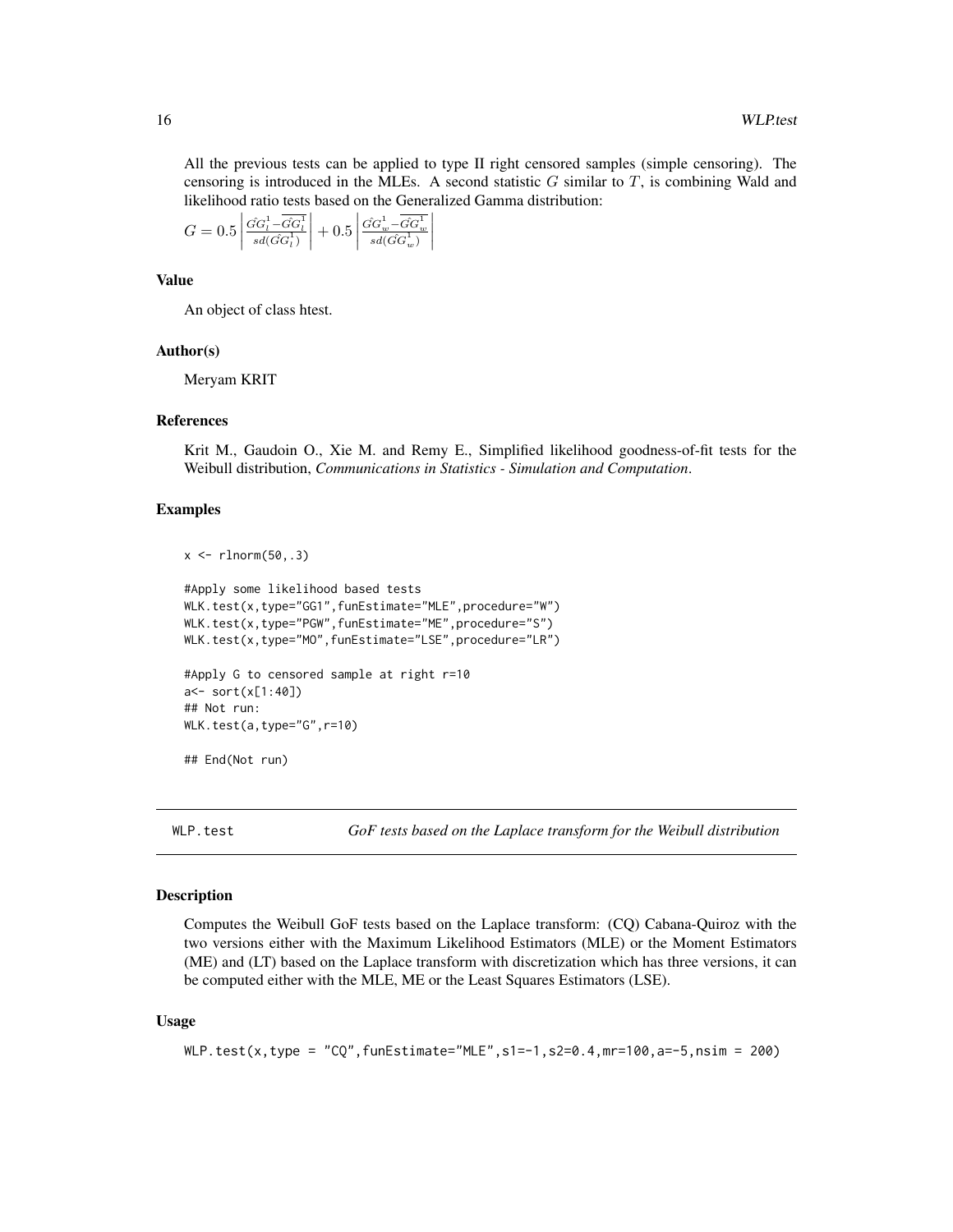#### WLP.test 17

# Arguments

| $\times$    | a numeric vector of data values.                                                                                                                                                                                                                                                     |
|-------------|--------------------------------------------------------------------------------------------------------------------------------------------------------------------------------------------------------------------------------------------------------------------------------------|
| type        | the type of the test statistic used. "CQ" is the default used test of Cabana and<br>Quiroz and "LT" is the test statistic based on the Laplace transform discretiza-<br>tion.                                                                                                        |
| funEstimate | the method used to estimate the two Weibull parameters. "MLE" is the default<br>used method based on the maximum likelihood estimators, "LSE" for the least<br>squares estimators and "ME" for the moment estimators. The test statistic "CQ"<br>can be computed for MLE or ME only. |
| s1          | the first value where the quadratic form of the statistic "CQ" is computed.                                                                                                                                                                                                          |
| s2          | the second value where the quadratic form of the statistic "CQ" is computed.                                                                                                                                                                                                         |
| mr          | the number of the discretizations done to compute the test "LT"; $mr = 100$ is the<br>default value recommended.                                                                                                                                                                     |
| a           | the value of the adjusting parameter used in the statistic "LT"; $a = -5$ is the<br>default value used.                                                                                                                                                                              |
| nsim        | an integer specifying the number of replicates used in Monte Carlo.                                                                                                                                                                                                                  |

# Value

An object of class htest.

# Author(s)

Meryam KRIT

# References

Cabana A. and Quiroz A.J., Using the empirical moment generating function in testing the Weibull and type 1 Extreme Value distributions, *Test*, 14(2), 417-431, 2005.

Krit M., Goodness-of-fit tests for the Weibull distribution based on the Laplace transform, *J-SFdS*, 2014.

# Examples

```
# Xie data
x<-c(5, 11, 21, 31, 46, 75, 98, 122, 145, 165, 195, 224, 245, 293, 321, 330, 350, 420)
#Apply test of Cabana and Quiroz with the least squares estimators
## Not run: WLP.test(x, type="CQ*",funEstimate="LSE")
```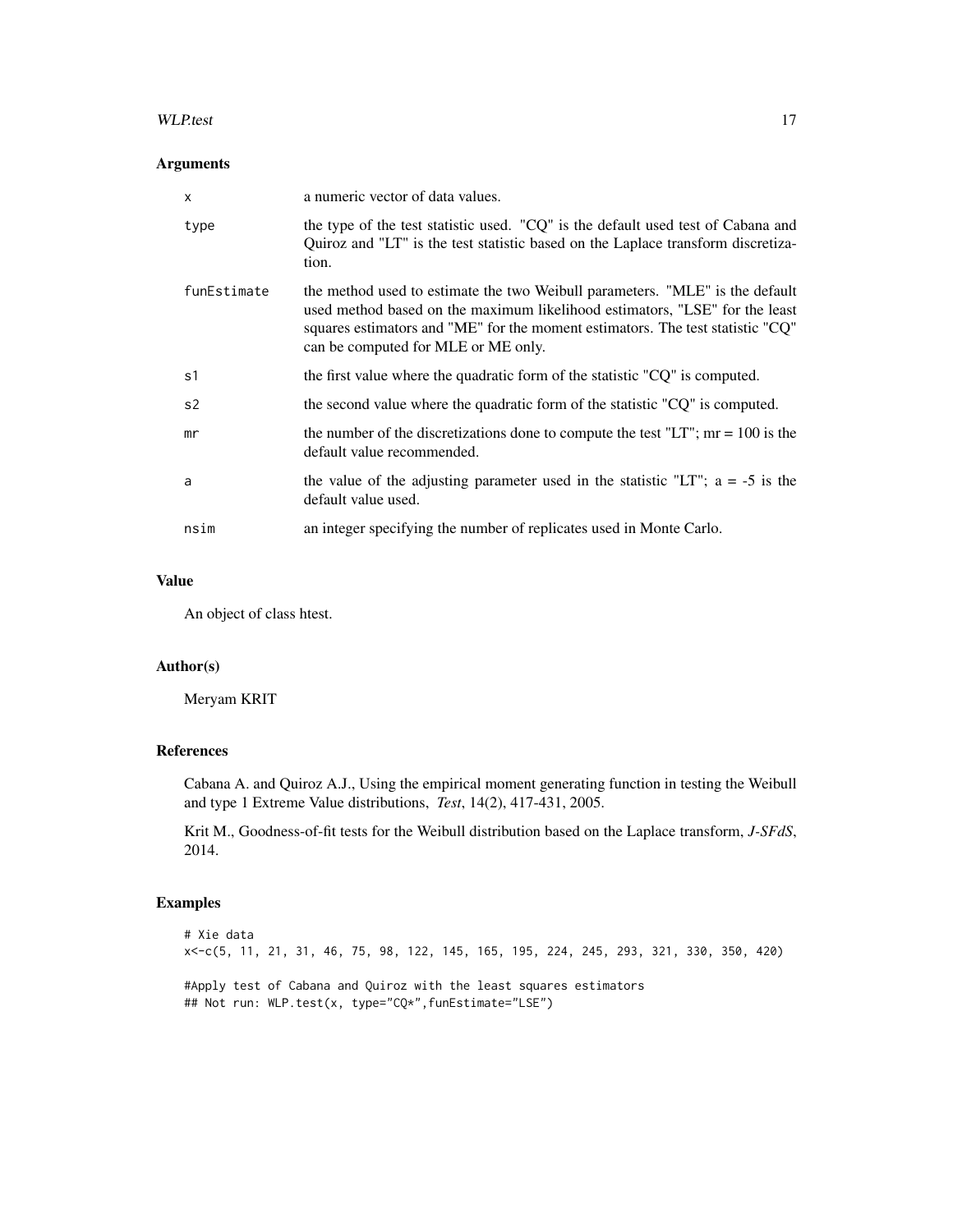<span id="page-17-0"></span>

# Description

Computes the Weibull GoF tests based on the normalized spacings: (TS) Tiku-Singh, (MSF) Mann-Scheuer-Fertig only with right censoring and (LOS) Lockhart-O'Reilly-Stephens test statistics.

#### Usage

WNS.test(x, type = "TS",  $s = 0$ ,  $r = 0$ ,  $nsim = 200$ )

#### Arguments

| $\mathsf{x}$ | a numeric vector of data values.                                                                                                                                                 |
|--------------|----------------------------------------------------------------------------------------------------------------------------------------------------------------------------------|
| type         | the type of the test statistic used. "TS" is the default used test of Tiku-Singh, "MSF"<br>for Mann-Scheuer-Fertig and "LOS" for Lockhart-O'Reilly-Stephens test statis-<br>tic. |
| -S           | the index of the smallest observed value of x ( $s=0$ if no left censoring).                                                                                                     |
| $\mathsf{r}$ | the index of the largest observed value of x $(r=0$ if no right censoring).                                                                                                      |
| nsim         | an integer specifying the number of replicates used in Monte Carlo.                                                                                                              |

# Details

For these tests statistics, there is no need to estimate the unknown values of the Weibull parameters and they are among the most powerful ones especially TS and LOS.

The p-value computed is not the exact p-value: the null hypothesis distribution of some statistics is known only asymptotically and sometimes is not even known. The asymptotic approximation is not correct especially for small samples. That is why Monte Carlo simulation is needed to compute the p-value.

# Value

An object of class htest.

# Author(s)

Meryam KRIT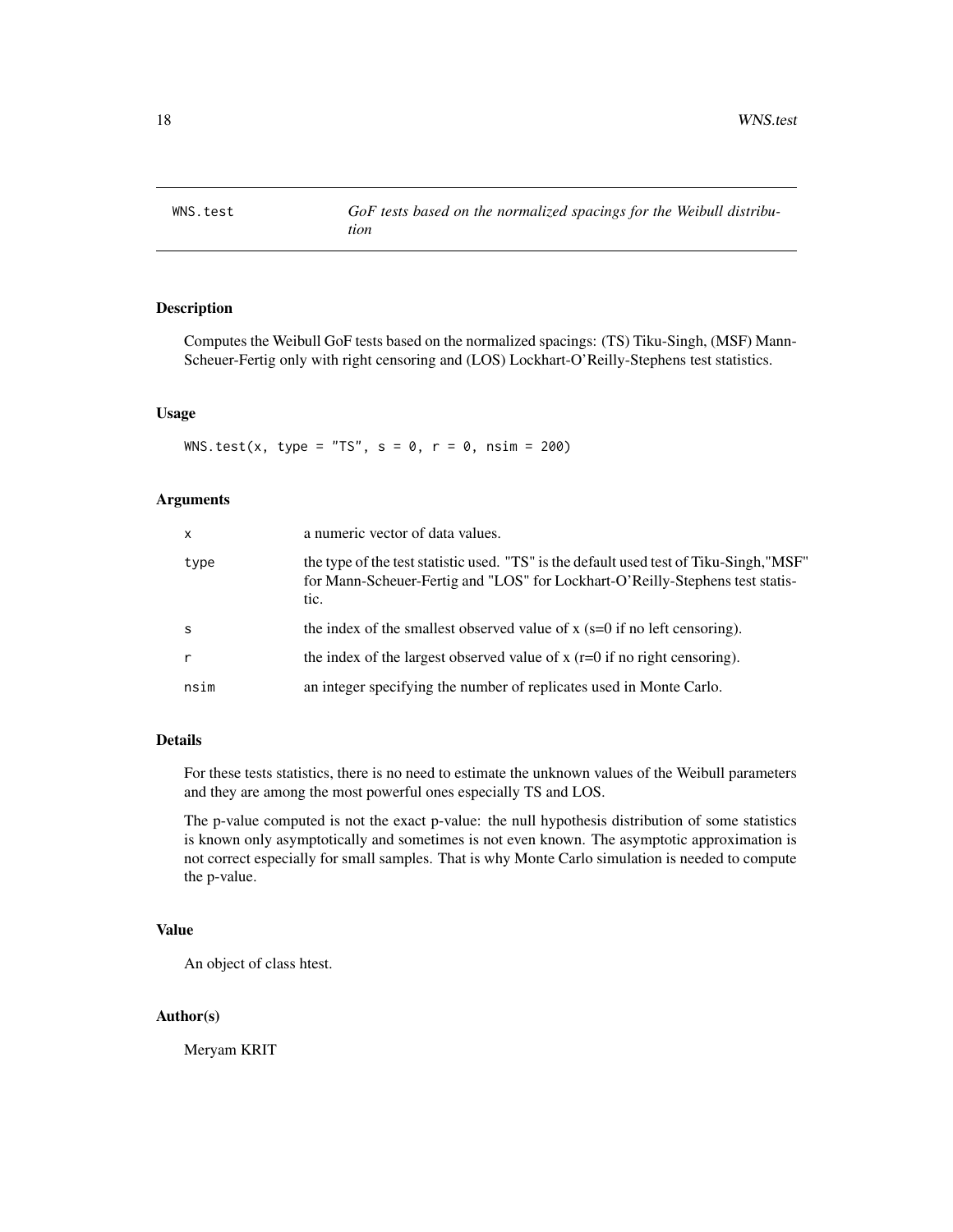#### <span id="page-18-0"></span>WPP.test 19

#### References

Tiku M.L. and Singh M., Testing the two-parameter Weibull distribution, *Communications in Statistics*, 10, 907-918, 1981.

Mann N.R., Scheuer E.M. and Fertig K.W., A new goodness-of-fit test for the two-parameter Weibull or extreme-value distribution, *Communications in Statistics*, 2, 383-400, 1973.

Lockhart R.A., O'Reilly F. and Stephens M.A., Tests for the extreme-value and Weibull distributions based on normalized spacings, *Naval Research Logistics Quarterly*, 33, 413-421, 1986.

#### Examples

```
x1 <- rweibull(50,2,3)
```
#Apply the Tiku-Singh test with censored sample: 4 left censored and 5 right censored values ## Not run: WNS.test(x1,type="TS",s=4,r=5)

## End(Not run)

WPP.test *GoF tests based on the Weibull probability plot for the Weibull distribution*

# **Description**

Computes the GoF tests based on the Weibull probability plot (WPP). The test statistics are similar to the coefficient of determination of the regression on the WPP: (RSB) test statistic of Smith and Bain, (REJG) test statistic of Evans, Johnson and Green, (SPP) test statistic of Coles based on the stabilized probability plot.

The second family includes the Shapiro-Wilk type test statistics: (SB) Shapiro and Brain and (OK) Ozturk and Korukoglu test statistic.

Two additional statistics can also be computed: the first one (ST1) is based on the kurtosis and the second one (ST2) is based on the skewness coefficient.

#### Usage

```
WPP.test(x, type = "SB", nsim = 200)
```
# Arguments

x a numeric vector of data values.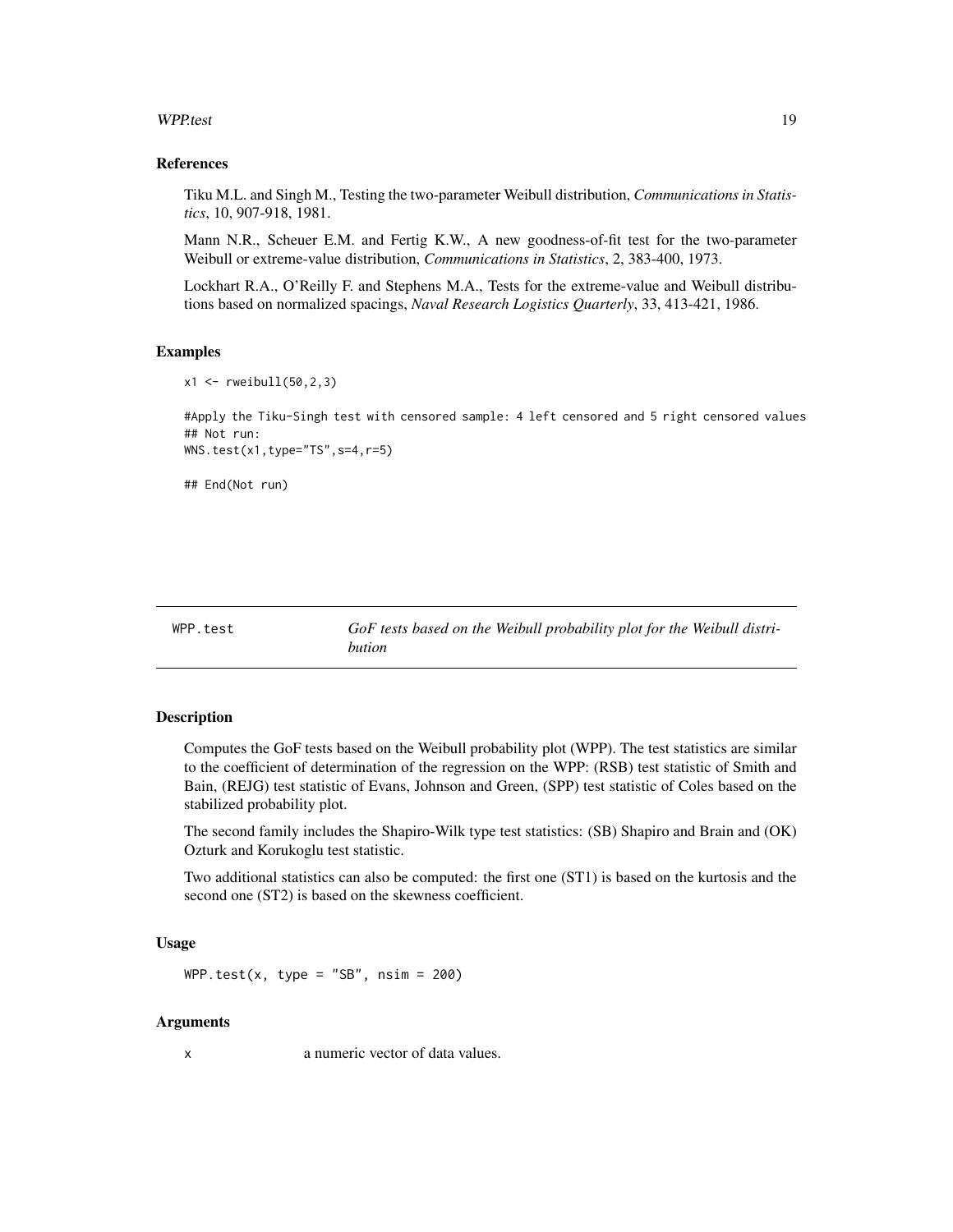| type | the type of the test statistic used. "OK" is the test statistic of Ozturk and Ko-<br>rukoglu, "RSB" the test statistic of Smith and Bain, "REJG" the test statistic of      |
|------|-----------------------------------------------------------------------------------------------------------------------------------------------------------------------------|
|      | Evans-Johnson and Green, "SPP" the test statistic of Coles based on the stabi-                                                                                              |
|      | lized probability plot, "SB" the test statistic of Shapiro and Brain, "ST1" the test<br>statistic based on the kurtosis and "ST2" the test statistic based on the skewness. |
| nsim | an integer specifying the number of replicates used in Monte Carlo.                                                                                                         |

# Value

An object of class htest.

#### Author(s)

Meryam KRIT

# References

- Coles S.G., On goodness-of-fit tests for the two-parameter Weibull distribution derived from the stabilized probability plot, *Biometrika*, 76 (3), 593-598, 1989.
- Evans J.W., Johnson R.A. and Green D.W., *Two and three parameter Weibull goodness-of-fit tests*, Research paper FPL-RP-493, U.S. Forest Products Laboratory, Madison, WI, 1989.
- Ozturk A. and Korukoglu S., A new test for the extreme value distribution, *Communications in Statistics - Simulation and Computation*, 17, 1375-1393, 1988.
- Smith R.M. and Bain L.J., Correlation type goodness-of-fit statistics with censored sampling, *Communications in statistics*, 5, 119-132, 1976.
- Best D.J., Rayner J.C.W and Thas O., Comparison of five tests of fit for the extreme value distribution, *Journal of Statistical Theory and Practice*, 1 (1), 89-99, 2007.

#### Examples

```
x \leftarrow \text{rlnorm}(10, 3)
```
#Apply the Ozturk-Korukoglu test ## Not run: WPP.test(x,type="OK")

## End(Not run)

```
# Apply the generalized smooth test based on the kurtosis
## Not run:
WPP.test(x,type="ST1")
```
## End(Not run)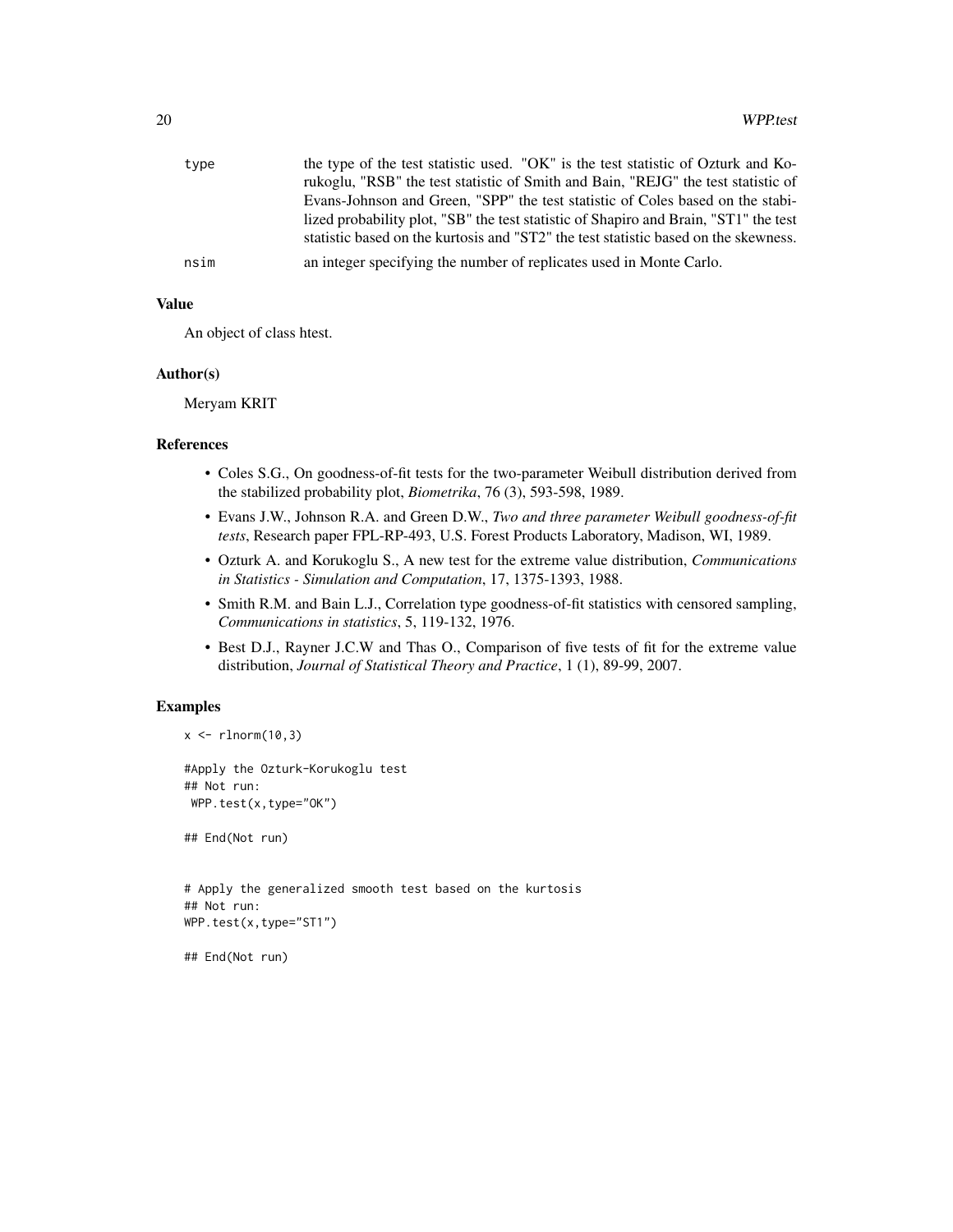# <span id="page-20-0"></span>Index

∗Topic Anderson-Darling test WEDF.test, [13](#page-12-0) ∗Topic Blom's estimators BLOMEst, [3](#page-2-0) ∗Topic Cabana-Quiroz test WLP.test, [16](#page-15-0) ∗Topic Cox-Oakes LK.test, [7](#page-6-0) ∗Topic Cramer-von-Mises test WEDF.test, [13](#page-12-0) ∗Topic EWGoF EWGoF-package, [2](#page-1-0) ∗Topic Empirical characteristic function CF.test, [4](#page-3-0) ∗Topic Empirical distribution function EDF\_NS.test. [5](#page-4-0) WEDF.test, [13](#page-12-0) ∗Topic Epps-Pulley CF.test, [4](#page-3-0) ∗Topic Gini EDF\_NS.test, [5](#page-4-0) ∗Topic Gndenko EDF\_NS.test, [5](#page-4-0) ∗Topic Henze-Meintanis CF.test, [4](#page-3-0) ∗Topic Henze LRI.test, [8](#page-7-0) ∗Topic Klar LRI.test, [8](#page-7-0) ∗Topic Kolmogorov-Smirnov test WEDF.test, [13](#page-12-0) ∗Topic Kullback-Lebler information WEDF.test, [13](#page-12-0) ∗Topic Laplace transform LRI.test, [8](#page-7-0) WLP.test, [16](#page-15-0) ∗Topic Least squares estimators

LSEst, [9](#page-8-0) ∗Topic Liao and Shimokawa test WEDF.test, [13](#page-12-0) ∗Topic Liao-shimokawa LSEst, [9](#page-8-0) ∗Topic Likelihood based tests WLK.test.[14](#page-13-0) ∗Topic Likelihood ratio statistic WLK.test.[14](#page-13-0) ∗Topic Likelihood ratio test LK.test, [7](#page-6-0) ∗Topic Lockhart-O'Reilly-Stephens test statistic WNS.test.[18](#page-17-0) ∗Topic Mann-Scheuer-Fertig statistic WNS.test, [18](#page-17-0) ∗Topic Maximum likelihood estimators MLEst, [12](#page-11-0) ∗Topic Meintanis-Iliopoulos CF.test, [4](#page-3-0) ∗Topic Moment estimators MEst, [11](#page-10-0) ∗Topic Ozturk-Korukoglu test WPP.test, [19](#page-18-0) ∗Topic Patwardhan EDF\_NS.test, [5](#page-4-0) ∗Topic Score statistic WLK.test, [14](#page-13-0) ∗Topic Score test LK.test, [7](#page-6-0) ∗Topic Shapiro-Wilk GoF tests WPP.test, [19](#page-18-0) ∗Topic Shapiro-Wilk EDF\_NS.test, [5](#page-4-0) ∗Topic Smith-Bain test WPP.test, [19](#page-18-0) ∗Topic Stabilized Weibull probability plot